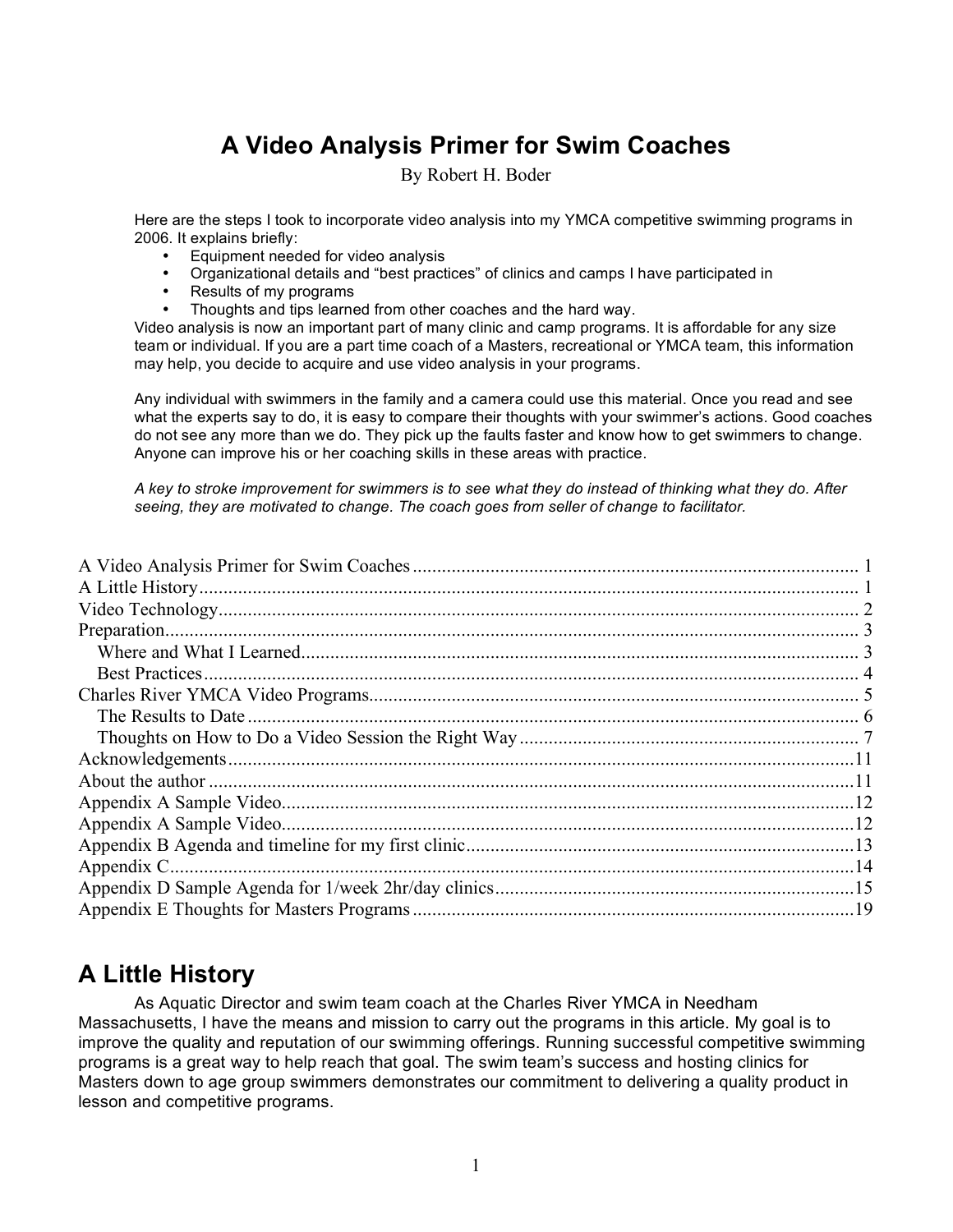My swim team parents asked me what I wanted for Christmas in 2005. My first reply was an expensive new book on how to coach. They said they wanted to give me something bigger. Then I replied, "I would like an underwater video camera". Santa delivered. This is the story of selecting a system and learning to use it.

# **Video Technology**

This is a quick introduction to the various components needed to record, replay and analyze a swimmer's stroke. I will mention specific products I use or know of. There are alternatives to these. Just use an Internet search engine or visit an electronics store.



You need the three pieces of equipment above and a swimmer to do video analysis.

- For **cameras,** there are two choices. First, there are VHS or DVD camera recorders. Some of these have an underwater case that allows you to sit on the bottom of the pool and play camera operator. Otherwise, you buy a color circuit-board video camera in a waterproof housing. AQUACAM is the product name of my circuit board camera. The camera provides input to a video recorder. Other vendors include Snooper Systems from D'Zign Technologies, Sea View SM-50 from Water Fitness Store, CoachCam from Underwater Camera Company of America and Splash-Cam from Ocean Systems. All these systems are similar in design, options and price. Poseidon Technologies has a lifeguard video safety system for pools used by swim teams.
- **Video recorders** take video input from either an internal or an external camera to record to VHS, DVD or store the images on a digital medium. Removable recording media is either VHS tape or DVD disks. VHS devices are a dated technology. The tapes hold many minutes of video and are reusable. DVD is newer and has a number of advantages over tape. A digital video recorder (DVR) records video to an internal digital storage medium. The term includes stand-alone set-top boxes and PC software. TVIO is a special type of DVR tied to a commercial input signal. TVIO devices may not work with a non-commercial signal. A DVR has all the advantages of a DVD player plus the ability to record more information. It allows playbacks to a monitor while recording additional information.
- **Viewing monitors** take input from recorders or cameras. The monitor should be of a size that allows everyone viewing the video to see the details. Monitor price and weight increase with screen size. A monitor is simply a TV with input ports for video games. Many monitors have build in VCR or DVD players. The one I use has a VCR player/recorder.
- **Editing tools** are available on some recorders and computers. They allow the removal of "dead time" or goofs prior to finalizing the video. From the finalized video, you can produce individual CDs or DVDs for your swimmers. Use the images in technical articles if you aspire to be a writer. When purchasing a DVD recorder this software should be included. The cameras attach via a fire wire or USB port. I use the software that came with my HANDYCAM. Dartfish software for video analysis from Dartfish USA does complex video analysis for sports. It is an example of a commercially available product.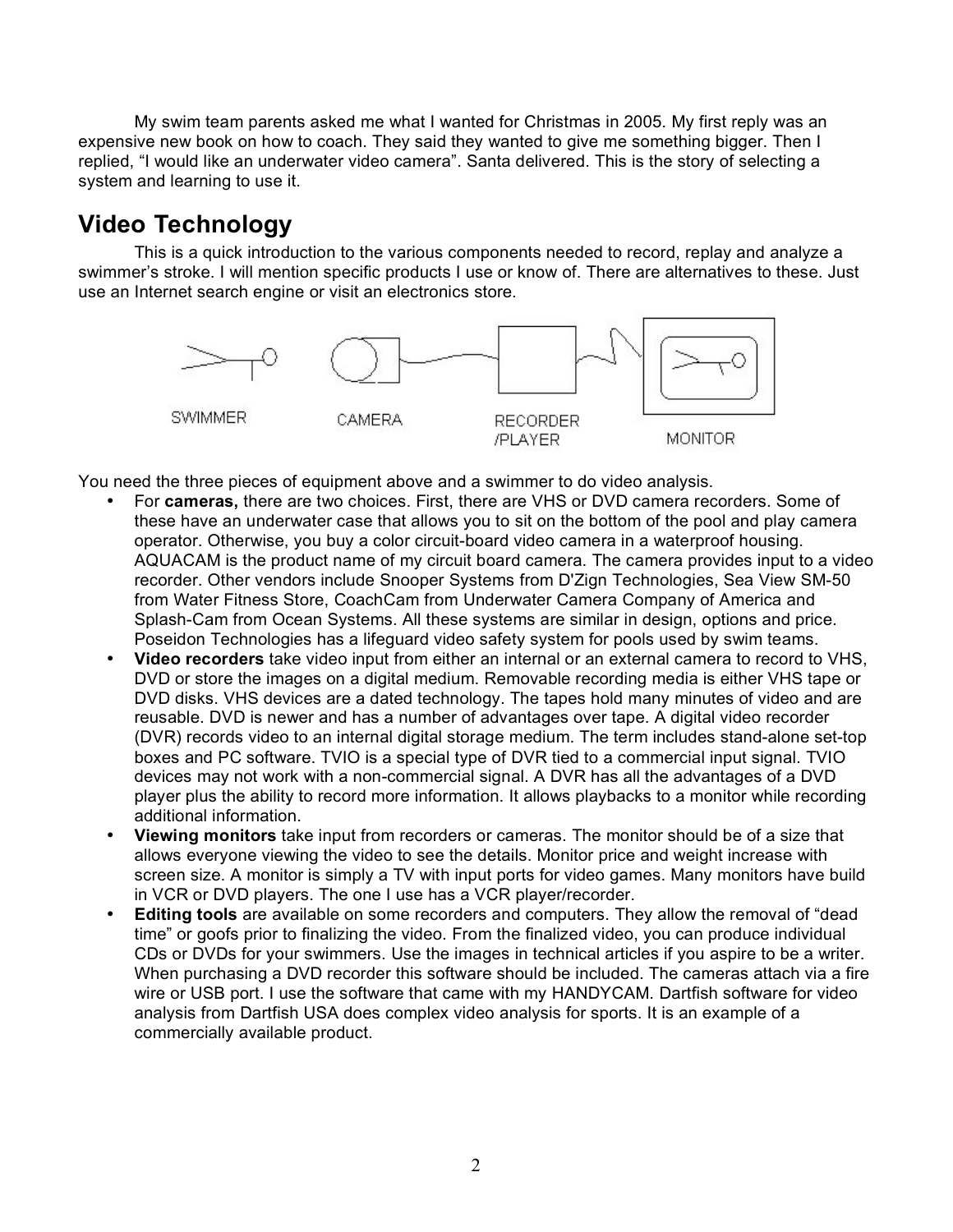Attaching all these devices to each other is easy. The ports and camera RCA cable plugs are all colorcoded. There are only three wires. Specialized interfaces on recorders and PCs have unique attachment cable plugs and ports for each interface.

## **Preparation**

A camp or clinic is a full season of stroke training compressed into a short time period. The principles for success are the same. I wanted to understand and apply these principles to my program. Two years ago, I started hosting clinics at my pool and serving in summer swim camps as an instructor. My goals were simple: learn how to be a better coach and have my swimmers learn from the experts. These experiences allowed me to understand how to organize instruction and improve my stroke analysis skills. I became a better coach and gained the technical knowledge to start my own program.

Concurrent with these activities I produced a series of thirty minute TV shows, Swimming Rules, for Needham's public access television station, The Needham Channel. Public access television is a great local resource to learn how to make videos and get technical support. Stations operate on cable networks throughout the United States showing locally produced programs. They air programming from other stations when requested by residents. I have community exposure for my YMCA programs. One show is on competitive swimming techniques and rules. The station schedules it when swim teams are active. The water safety show goes on in the spring. Appendix C details on how to purchase or arrange an exchange to air the shows on your local station.

### *Where and What I Learned*

My first clinic experience was hosting Karlyn Pipes-Neilsen and her husband Eric's Fabulous Freestyle Clinic for Master's swimmers. They run this clinic at sites throughout the country. The New England Masters put me in touch with them. This experience got me hooked on the value of clinics. Next came a week as a lane coach at a North Shore YMCA in Beverly, Massachusetts Summer Swim Camp where I met Paul Bennett, the WPI college coach. I hosted two clinics with Paul for my age group and high school swim teams last October. Karlyn and Eric came back again this spring. This summer I was a lane coach at the Technique Swim Camp.

The clinics were single four-hour sessions. The North Shore YMCA Camp and Technique Swim Camp (sometimes called the Harvard Swim Camp) where I served under Northeastern University head coach Roy Coates do day sessions in their one week camps. These sessions are similar to the clinics in organization. The time spent shooting video varied in the programs.

The instruction portions of the clinics and camp sessions have five parts. They are:

- out of the water stroke overview
- in the water swimming and shooting video
- out of the water video critique and lecture
- in the water practicing corrections
- a wrap-up video swim and critique

All start with the lead coach providing instruction. Some show a video of a famous swimmer doing the session stroke. Next is swimming and camera work. The most important part is analysis of the individual swimmers. Analysis takes time so it overlaps with pool time and instruction by lane coaches. Swimmers are in groups to reduce wait time. For the day camps, there will be a lecture segment on such topics as goal setting or national level swimming experience. The shorter clinics will do a brief training, motivation or nutrition presentation. Next lane coaches conduct pool instruction and drills. This is everyday coaching. The lane coaches must have experience working with the age groups in the clinic and teaching the techniques the lead coach is using. The parts may not be in this order and some programs do not do a video wrap-up.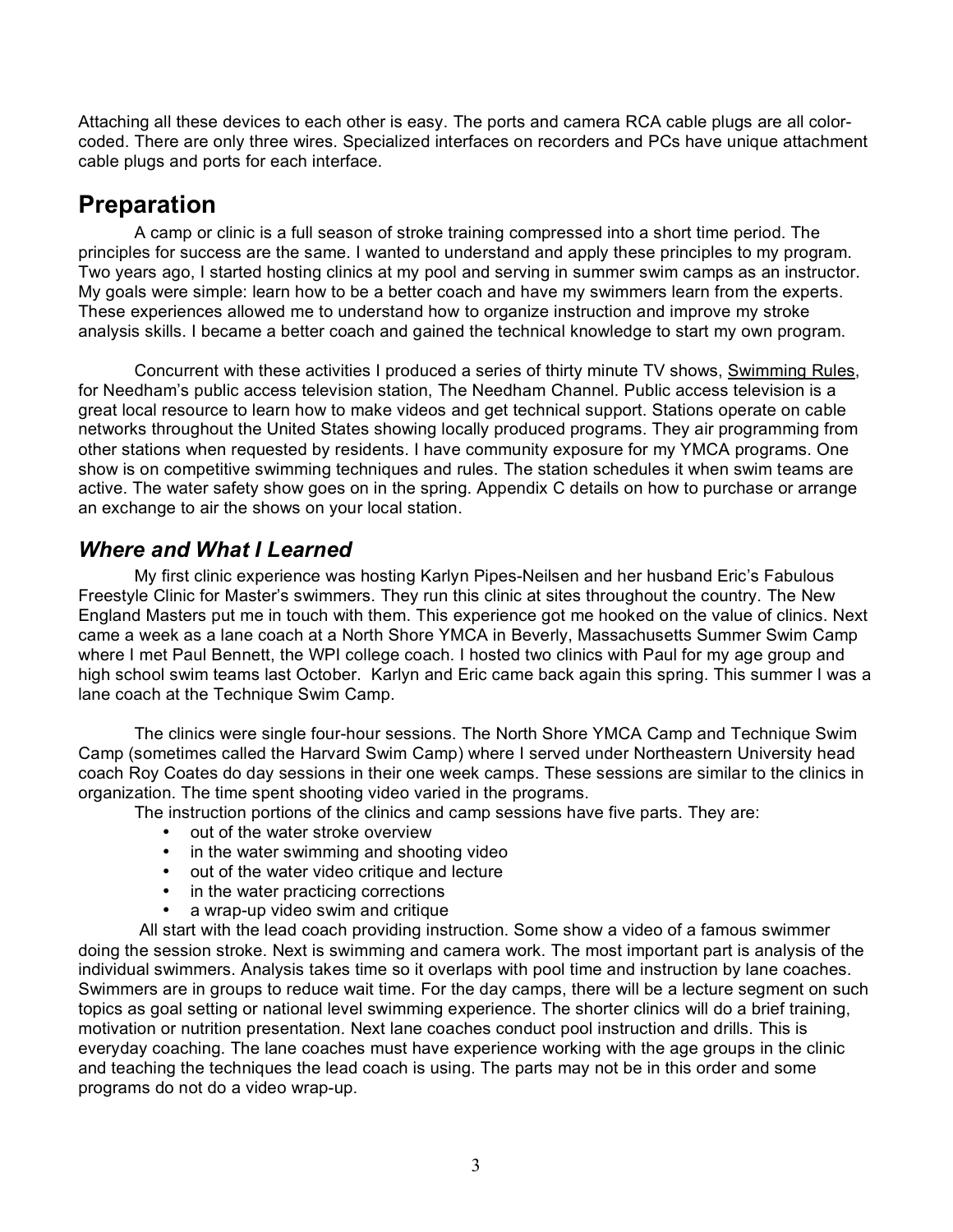To the right is Roy Coates doing the technical analysis for swimmers at a Technique Swim Camp. The monitor connects to a DVR device. The DVR stores images from a circuit board camera mounted underwater in a lane. While Roy is doing the replay analysis for one group, others are swimming and being recorded on the DVR. The lane coach takes notes on the specific stroke corrections for each swimmer. When the swimmers return to their practice lane, instruction will start to focus on correcting specific needs. Northeastern has a wide pool deck with bleachers on both sides. There is no need to leave the deck to watch the videos.



The Neilsen clinics start with a combination lecture and in the water demonstration by Karlyn. The objective is to change attendee's stroke to her method of swimming. Swimmers do a series of drills and full stroke swims to implement this stroke. They shoot a video during the first instructional swim. Half the swimmers leave the water for analysis and lecture. The others continue to swim. Then the second group goes for analysis and lecture. First group comes back and swims. When everyone is back in the pool, there is individual stroke correction and another video. The session ends with a final analysis, lecture and a period of questions and answers.

Clinics with Paul Bennett were different. The two clinics each covered all four strokes in four hours. The first was for younger age group swimmers. The second was for high school swimmers. The clinics had one object, get an outstanding college coach to analyze our swimmers needs. At the high school session, the Needham Channel shot a segment for the station's sports show. With the TV camera, we shot swimmers swimming towards our camera. Paul's monitor showing their underwater stroke was visible on the right side of the screen. What a sequence! We captured both the underwater and surface images side by side. Paul had both the underwater and surface images on separate DVDs. He used these for his analysis. I am now working on directing the underwater camera to a monitor capturing the session on a VHS tape. I will use my DVD camera to do both the surface filming of the swimmer and the underwater monitor. Now I will have a digital capturing of both the surface and underwater action and can view these frame by frame. When done, I will be able to determine if I have enough image resolution to do effective analysis. I am getting ahead of myself.

### *Best Practices*

The four hour "out of town expert" clinic by Karlyn and Eric is a great model for this type of event.

They teach a very specific freestyle method, front quadrant technique with a wide entry. There is no wasted time during the session. All the demonstrations, explanations and drills are on message. They provide appropriate handouts and have Karlyn's Go.Swim DVD available for attendees to buy.

Here is Eric Neilsen doing stroke analysis for one group of swimmers at a Charles River YMCA clinic. The video input is from a Sony VHS HANDYCAM into a 25-inch TV monitor. There are before and after video segments during these clinics. Attendees are split into groups so much of the in water instruction and video analysis is overlapped. Attendance is limited to the number of swimmers that can be served in the clinic time.



The Technique Swim Camps have a very effective daily program for individual strokes. The week I taught there were 24 swimmers. We had four lanes for swimming. Two lanes were for underwater video filming and analysis. In both lanes were DVR recorders. Video capture and analysis went on concurrently. Roy Coates, the lead coach and Bob Tyler, Milton Academy coach, did the morning analysis. There were four lanes for instruction. Each lane had a coach. Lane coaches worked with the attendees. First doing drills then swims to build correct stroke technique. Then swimmers move to the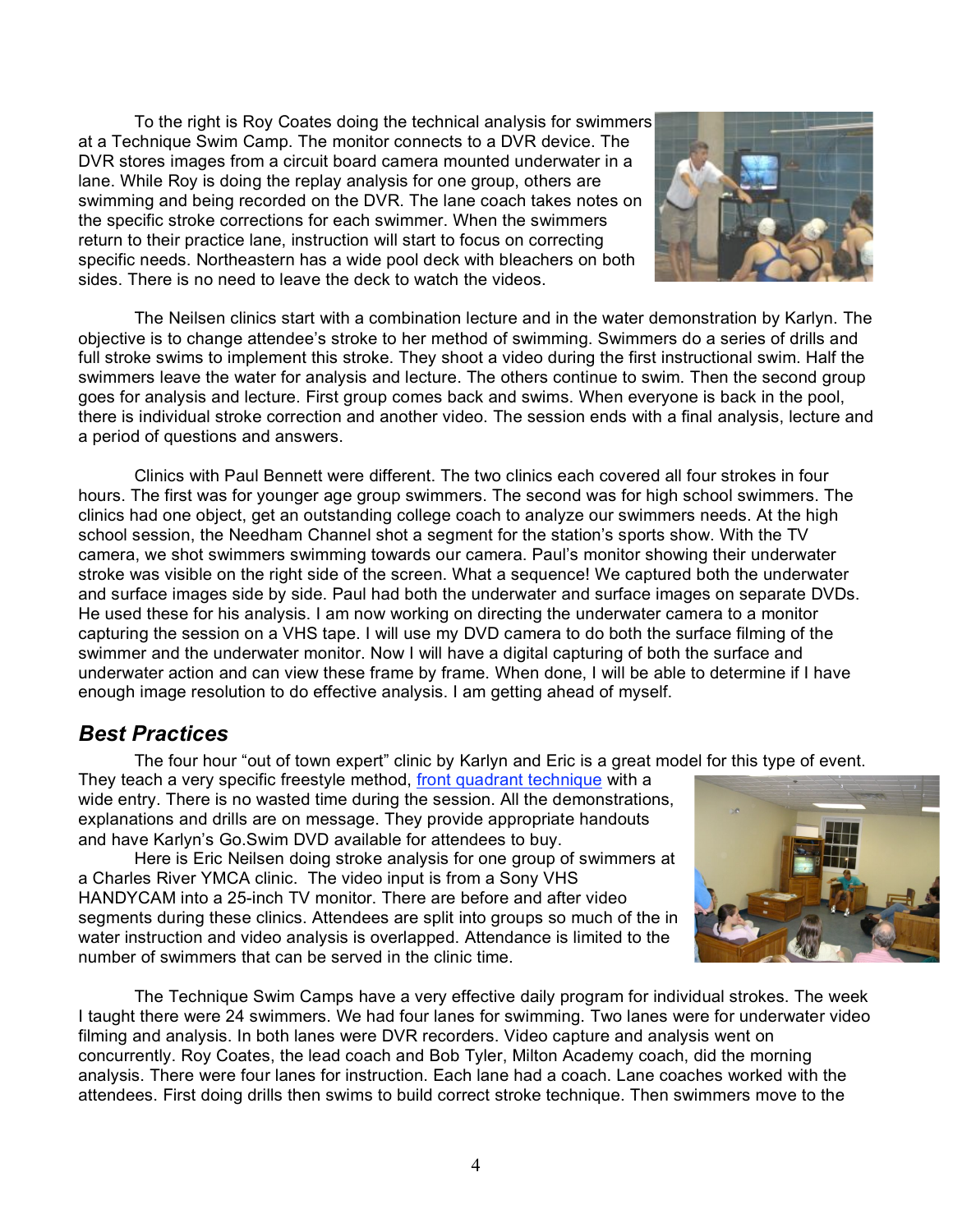video lane to identify specific faults for work until the noon break. In the afternoons, lane coaches continue instruction and once again film the swimmers. They do another critique analysis. Having so must capacity to film and critique simultaneously was a real aid to the lane coaches. We repeated swims to insure swimmers understand and execute corrections.

They also have their underwater camera configured to mount on a weighted board on the pool bottom. This is much better than the pole for applications like their camp program or when using DVR recorders. We used my pole mounted underwater camera in the second lane. The Technique camp at Harvard University uses a TVIO recorder for both the camp and the college teams.

The North Shore YMCA camp's practice of providing swimmers with a DVD showing swims with audio comments is great. Brian Cameron spends considerable time generating these DVDs. He uploads the captured video to a PC then edits and creates individual mini DVDs from the data. Swimmers can review what to work on. The North Shore YMCA has a large and very successful USA and YMCA team. Without access to a computer media expert or plenty of time, this practice may be more than a small recreational team can manage.

The Nielsen's clinic and the Technique Camp shoot both before and after swims for each swimmer. This part of the program must run quickly. Make sure to identify each swimmer in the water. Technique camps use caps with names on them. Karlyn numbers each swimmer on the shoulder. I have a "20 swimmers for 4 hours rule in four lanes" rule to project clinic capacity. It accounts for the time to video record and analyze each swimmer. The first rule in video production is "don't underestimate the shooting time!" For Masters the swimming time is less but the critique takes longer. The reverse is true for children. Try not to have more than eight preteens at a time watching the videos. They quickly lose interest. The next factor to consider is the number of swimmers a lane coach can work with. The YMCA limit for competitive swimmers is eight per lane. The number is too high for adults and accomplished high school swimmers. They need more room to swim. My pool has four narrow lanes. With a larger pool and individual lane coaches, the number of swimmers may be higher.

All the clinics except for the Neilsens' have at least one coach per lane. The Neilsens' had three on deck for the primary instructional period and two while half the class was watching their videos. I spent two days swimming with Karlyn before the first clinic. She taught me her method of swimming and I was the third coach. My experiences at the two swim camps were similar. Each camp had a lane coach for every eight to ten swimmers. The North Shore YMCA camp had over 30 swimmers. It used six or more of eight lanes. Each lane coach had one or two assistants. The assistants were outstanding high school or college swimmers and current or former members of the YMCA's team. They knew most of the attendees and served in previous camps. The Technique's lane coaches were experienced in that program as well and included Julie Norton, the Northeastern assistant coach. Both camps have "guest" lane coaches. As a guest, I learned from and shared my experiences with the regular staff. It was nice to give the other coaches the opportunity to see and evaluate my favorite drills and teaching techniques.

## **Charles River YMCA Video Programs**

The YMCA swim team's parents donated an underwater camera and video recorder to the team, "my Christmas present". The clinics I ran plus encouraging them to send their children to local swim camps made this an easy investment for them to make in our program. Effective use of this generous gift will improve our team's competitive results and add to the YMCA's image of being committed to quality swimming programs.

I selected the underwater camera and DVD recorder package from AQUACAM in New Hampshire, swimcoaching.com/newaquacamhome.htm. This gave me one stop shopping and technical support from close to home. A DVD recorder is more expensive than VHS but has a number of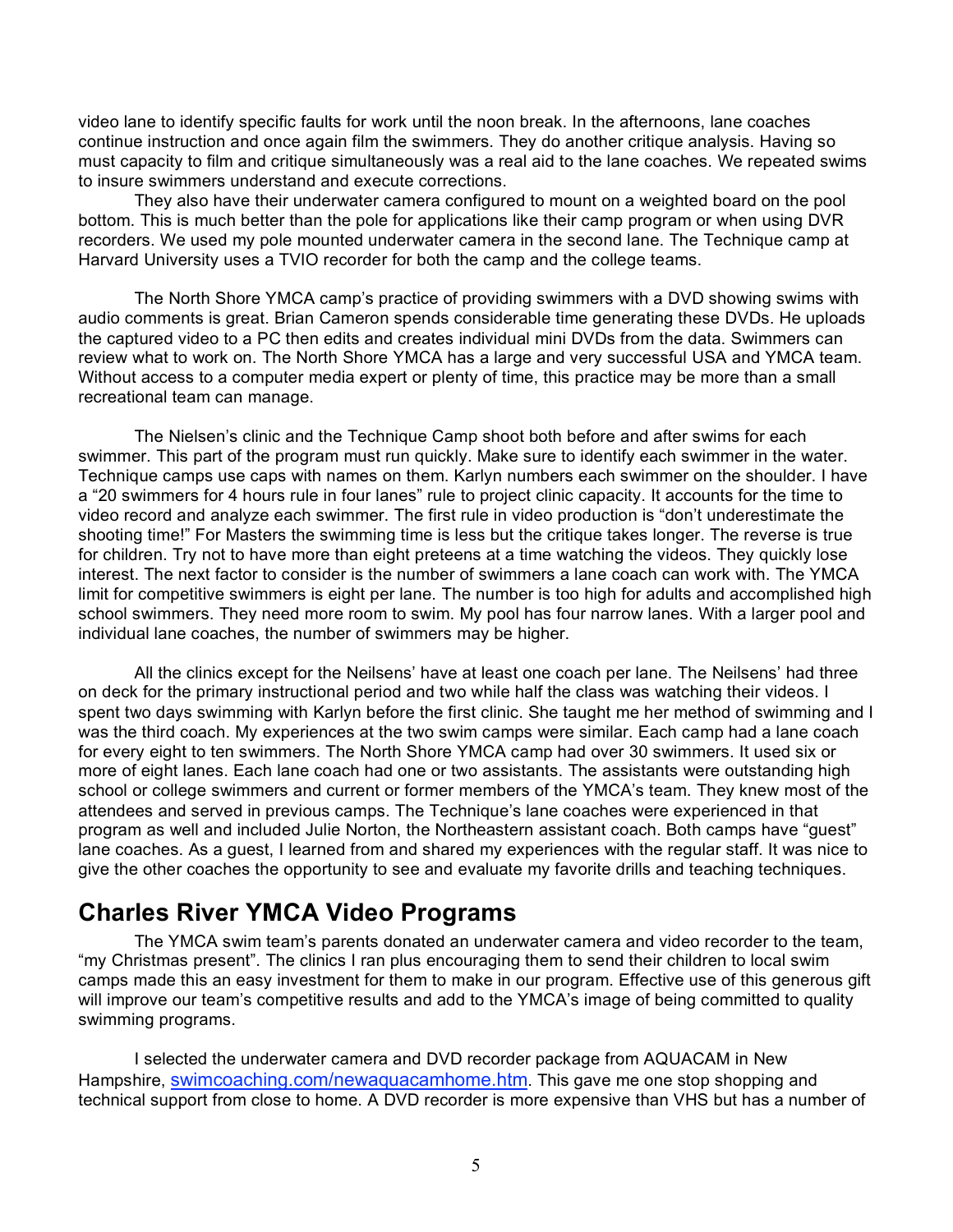advantages that I wanted. The most important feature to me was the ability to edit and create DVDs on my home computer. A DVD recorder with computer uploading is a little more complex than working with VHS tape. You also need some computer knowledge to install, learn and use the computer software to take maximum advantage of what you have bought. My Sony HANDYCAM came with software to load and edit the video material. Appendix A has my first efforts to use the Sony software. Microsoft Media Player, which came with my computer, plays the result. The two images of key points in the butterfly stroke cycle came from the video. There are three DVD formats available. They are priced by the features they support. The least expensive is DVD–R. This you can write only once. It is the media to use when making copies for distribution. The next format is DVD–RW. This is like having a VHS tape. It is reusable and of course, the contents are transferable to a PC. The most flexible format, DVD+RW, is not worth buying.



The underwater camera selection is the easy part. As mentioned before AQUACAM is one of a number of companies offering cameras. The AQUACAM attachment to the camera allows placing the camera at the end of a pole so it is portable. Cameras use rechargeable batteries. For long sessions have extra batteries and to attend to recharging duties. A pluggable power source would be better especially when feeding images to a DVR. The camera plugs into any television monitor that will take videogame input. After my son broke his TV's antenna connection, I rescued it and added it to my video tool collection. It has a built-in VCR. The camera provides only video input. The audio port may work with a hand held microphone. This is another test to do. Now I can record from the camera with DVDs or VHS tapes.

Since acquiring this equipment, I have been slowly introducing video analysis into classes. First, I used the combination of my HANDYCAM taking input from the underwater camera in a class for adult triathlon swimmers. Next, I shot swims with the HANDYCAM from the pool deck. In the following class, we reviewed the output by plugging the HANDYCAM, acting as a DVD player, into the rescued TV. Swims by my son and I were added to the DVD. Finally came uploading to my PC the unedited images to make a movie. The results are in Appendix A. Next, I did a session with two nationally ranked synchronized swimmers. They are using the DVD to perfect their routines for national competition. I am currently doing a series of clinics composed of five daily one-hour classes. In these clinics, I capture the underwater video on VHS using the TV/VCR. The DVD HANDYCAM is only for surface filming. My goal is to have simultaneous surface and under water coverage of a swim. This reduces the time to record swims and allows for more instruction.

### *The Results to Date*

My time spent learning from the experts was a great investment. I allowed the proper amounts of time for both shooting video and doing the analysis in my classes. A Masters swimmer now swims repeat 100s ten seconds faster after seeing a major flaw in his underwater pull. With both my age group and adult swimmers, I could see some immediate improvement in very basis techniques such as body position and pull patterns. Complex movement patterns do not lend themselves to easy correction. The good news is the attempts at improvement in this area were evident at all levels.

On the negative side, I am a bad cinematographer and disregarded all I learned from Marc Mandel, Executive Director of the Needham Channel, while making my TV programs. Professional level camera work adds quality to the images. Poor camera work is a distraction to students. It wastes time. The students to lose focus. I was all over the place. Here is a list of what to do:

• Anchor the underwater camera securely. Do not allow it to move. Sight it in and secure it before the actual filming. My efforts to move the camera were not successful. I could not keep the camera level. The result was like watching a TV where someone is tilting it from side to side.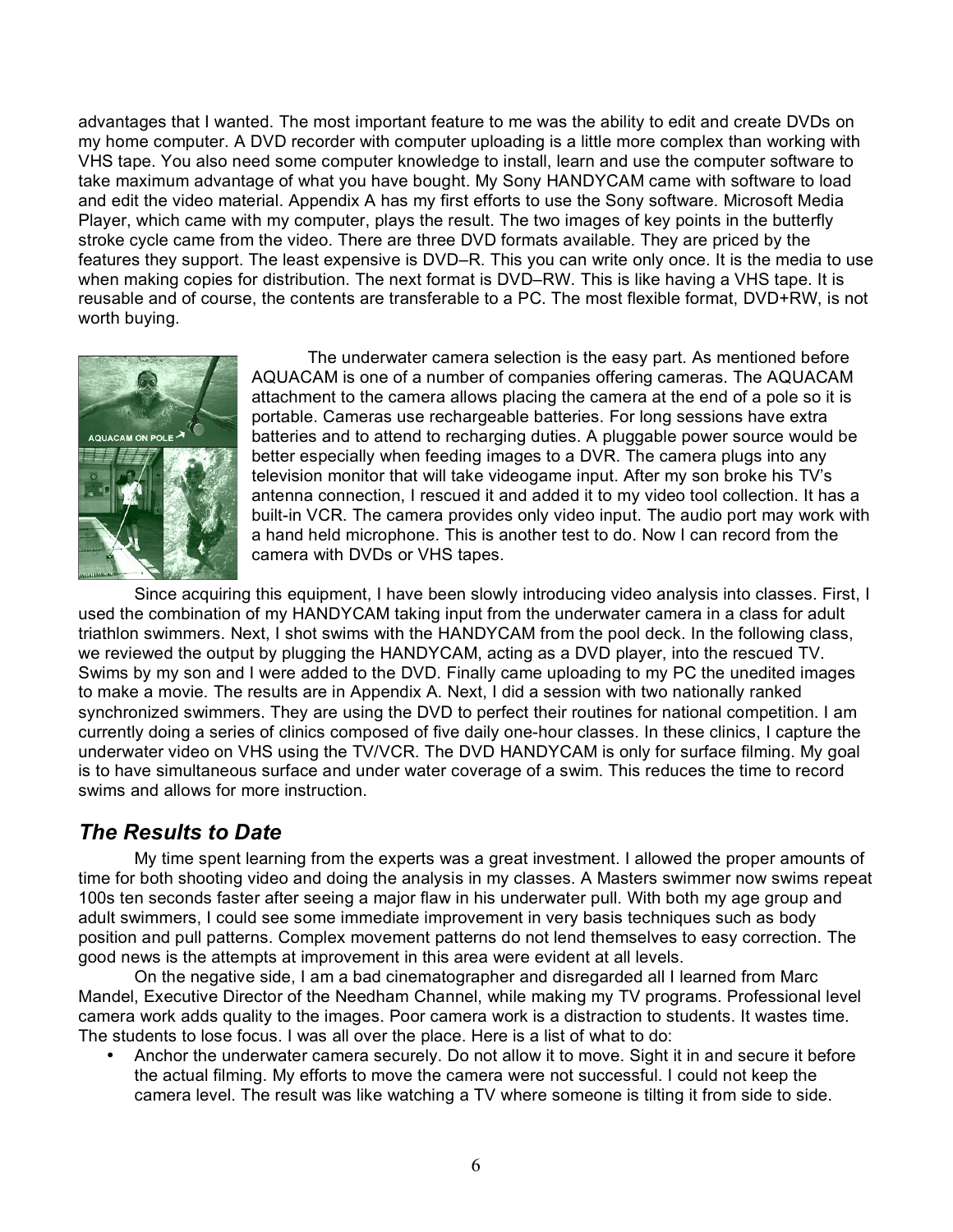- Use a tripod for surface filming. Again, sight in the camera and leave it. Tilt the camera forward as the swimmer moves down the lane. Avoid climbing on and off the starting blocks. It wastes film and the camera cannot swim.
- Do not try to cover more than one lane. Sight in the cameras and do not expect to get more than about 10 yards of good images. Remember you need only one complete stroke cycle. If you try to zoom in and out, switch too often between swimmers or switch between wide angle and tight shots the video will be very choppy and distracting. Younger students quickly lose focus if the occurs when watching.

In spite of bad camera work, I had at least one good stroke cycle of every swimmer to do an effective stroke analysis. This is because of the stop and slow motion capabilities of a recorder/player. Moving the video image to a computer gives even more options to improve the analytical process. You will see this by watching the short video in Appendix A. The appendix's still shots from the video point out specific flaws in my stroke.

The use of VHS underwater capture for my age group clinics was a good idea on a number of levels. It allowed me to collect a great deal of film on the TV's VCR. For young children you will be able to correct only one or two faults in a session. Therefore, I collected what I needed to impart age appropriate recommendations. This also demonstrates the flexibility of the underwater cameras to feed a variety of devices. Thanks to my son, I can collect above and below images simultaneously. I used the DVD camera to collect surface images. The time to collect data was short. I needed that to cover all bases in an hour session. The surface DVD is where I needed the remote control of the slow motion and stop functions to point out flaws in body alignment, hand entry, pull patterns and kicking. The HANDYCAM has a remote controller.

Technique camp video was from underwater cameras. The North Shore YMCA used a surface camera. Either can be very effective. Having both is best. It minimizes filming and allows a more complete analysis. You can never have too much information.

### *Thoughts on How to Do a Video Session the Right Way*

Preparation is necessary. There is a great deal of down time for the swimmers without organized and parallel activities. These include filming in one lane, instructional swimming in other lanes or dry land instruction. When doing surface video capture there should not be too much noise. The recorder allows audio comments while filming.

Again, lane coaches must teach the same techniques as the head coach. For a Masters program or a recreational team, consider this when staffing. I use teenagers who have been working with me for a long time. They know the children from the YMCA team and the town's programs. Teenagers communicate well with the younger children. They are very good at one on one instruction. The head coach must be on deck to oversee instruction and make sure the individual instruction is correct. This way the coach is improving the skills of both the instructors and students.

Training sessions dedicated to stroke correction need in the water drills. You cannot learn to swim on dry land or watching a movie. The bad habits of swimmers are usually well established. I explain why to change on a conceptual basis in simple terms. Next, explain or have a lane coach demonstrate the correct movements. Once students know and accept the theory understanding how to execute is easier. Do short distance swims and break the practice portion into parts of one hour or less. This gives everyone a rest from both the work and concentration. The break allows you to see which corrections are remembered when they return to the water. Try a fast swim in the opening part of the second water session to point out forgotten changes. All clinics and camps use this method. The second session repeats the first but reduces the number of drills and adds full stroke swims. Throw in late arrivals, bathroom breaks and movement to and from dry land activities. Hours pass very quickly.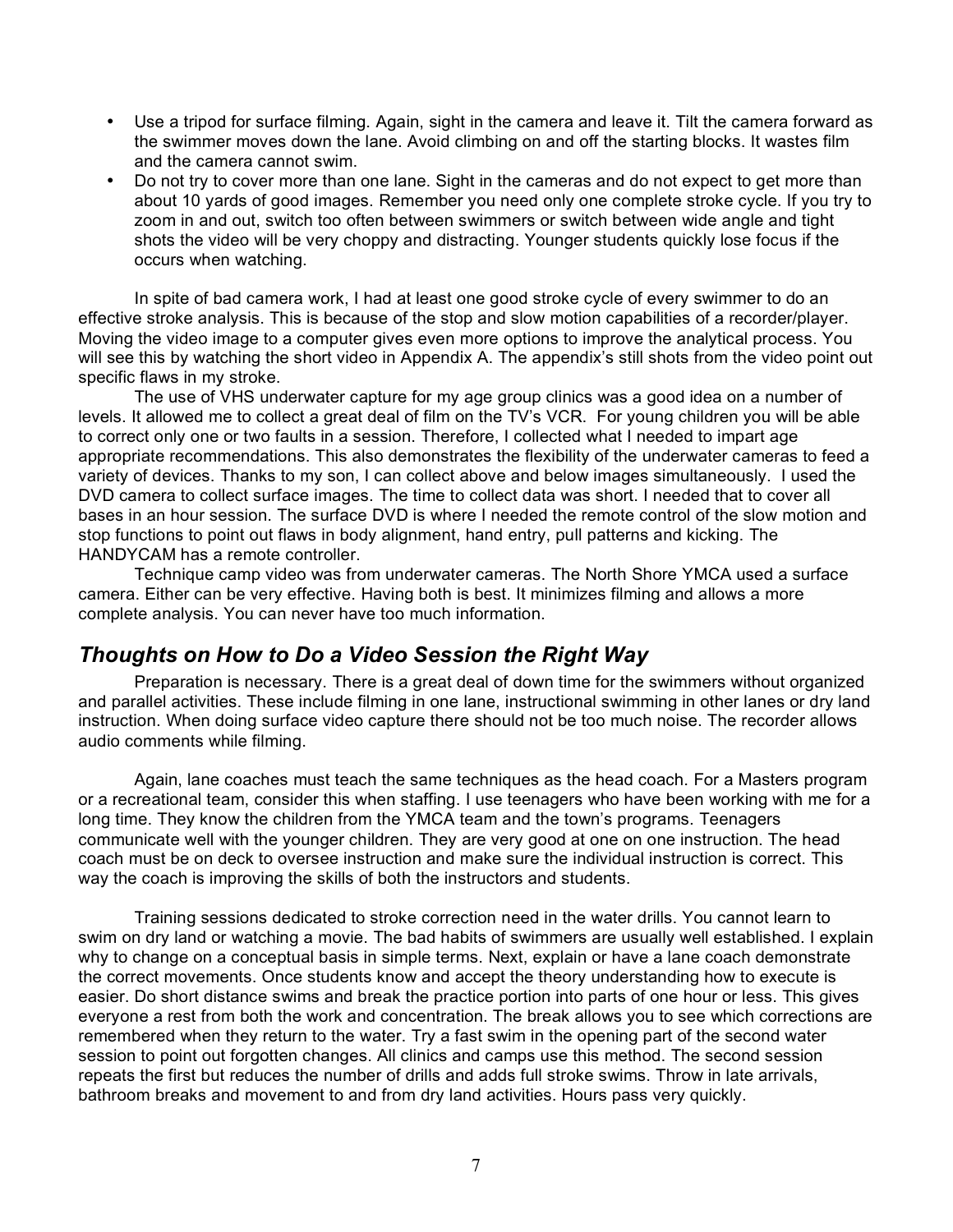Four hours are the minimum amount of time to spend on a single stroke. In the WPI clinics where we did four strokes, the objective was different. Paul Bennett is a very successful and experienced coach. Few of the children on my team and the high school team had previous exposure to such good coaching. For the younger children it was the first time they were part of a clinic/camp experience. Many had never been on a swim team before. We were looking to give them a good conceptual foundation and correcting one or two major problems. Parents also attended the critiques so they were educated. The high school clinic with underwater video was to find and correct the one or two errors that only a highly qualified coach such as Paul could identify and correct. The clinics were very successful. When trying to improve the swimming culture of a community, exposure to superior coaching is necessary. People will invest in what they believe in. Children will participate in the sports that offer the best coaching and opportunities for success. The sport should be swimming!

Try to have groups with swimmers of equal ability and age. Adults and advanced teenagers can absorb much more information than preteens. For preteens, dispensing too much information will be like having them drink from a fire hose. Limit the commenting on to only one or two points per swim. Make positive comments. They do not count as analyzing points. The critiques are to encourage and not to scold.

There must be follow up. A spring clinic for a swimmer who will not see the water again for two months is a waste of time in terms of stroke improvement. Detached clinic attendance can be valuable on a conceptual level if it is introducing new concepts or training techniques. Swimmers should come away from these with some written information to study or a video of the material. Many swimmers at clinics I have attended quickly revert to old habits if not watched closely. Watching your swim movie moment is only a nice wakeup call. The video stroke analysis becomes a long-term program by both the coach and swimmer to be effective. Video analysis is a costly tool to use in terms of time. Do not use it too often. Stroke changes need time to become rote. It takes more than simply completing a clinic or camp. Incorporating my new tools and knowledge into the upcoming winter season will be a key challenge. I have to do more than one video session without compromising the time for on deck demonstrations and regular workouts.

If you plan to show commercial videos by top coaches or swimmers to age group swimmers use material with current superstars. The kids do not know any one from more than one Olympics ago. They want to see the stars they know.

Find free education to improve your coaching skills. Hosting clinics or being a lane coach for a week at a swim camp is a way to do this. It is also a great way to meet people with the same professional interests. I like and learned from everyone I met. Consider this a benefit that goes with the job. We work in a very friendly sports community.

Create the opportunity to have a college coach and team members come in to do a clinic for age group swimmers. The younger kids really enjoy instruction by such good swimmers. High school swimmers quickly see that these college swimmers are not that much better than they are. They realize that they will be able to swim in college as well. Everyone benefits. Paul Bennett's WPI team uses their fee to help finance a Christmas training trip. It gives college coaches exposure in communities where they would like to recruit. Posting at your site the fact that you are running clinics with this caliber of instructors will reflect well on your entire program. Lesson parents visualize their children participating in a few years.

Understand the video filming laws of your state or country. You cannot film and use the material without consent especially where children are involved. I believe if the published write up of a program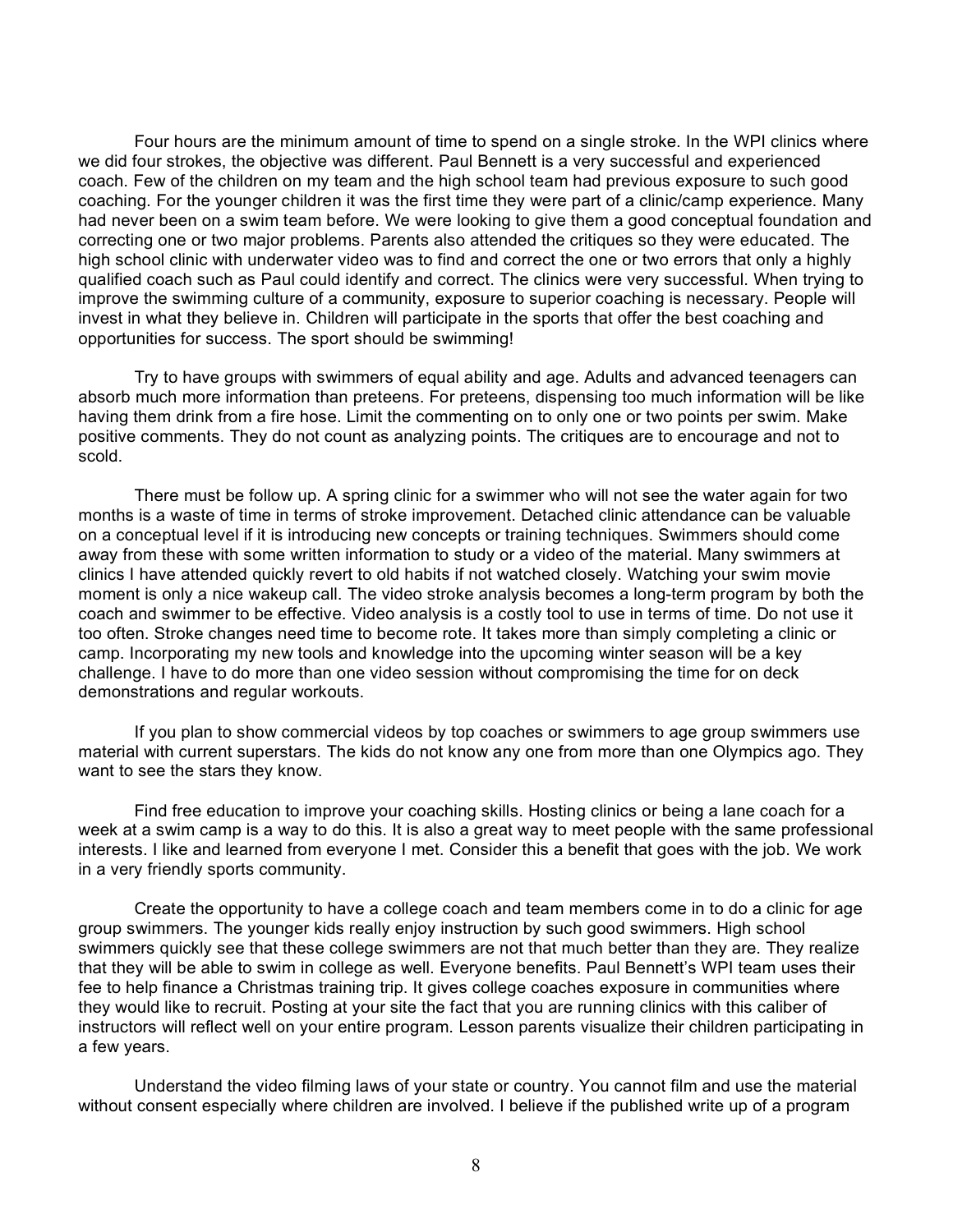you are running clearly states that video is for instructional purposes you do not need explicit consent. This is implied consent. You can only use these videos in the context of the program. You should check this point with a lawyer. In my movie in the appendix, I only use images of family members. The same goes for written articles get the proper permissions before you publish.

I have not mentioned simply using a digital camera with a large memory capacity to do the data capture. Because of the need to upload the pictures this would not work in a clinic setting. It would provide a great series of pictures to critique from or use in an article. My son uses this technique to make short and very interesting videos of skateboarders. This is not a resource that to be overlooked when doing video capture. Envision a line of parents on the pool deck with cameras in hand waiting for their children to swim. Let the show begin!

It is also a great tool for a stroke coach to use during a practice. Just shoot a quick stroke sequence and show it immediately to the swimmer at practice. Print it later or just delete it.

#### *I Have Left the Best Advice for Last.*

How do you learn to analyze someone's stroke from a video? It is the same as watching from the pool deck with an instant replay button in hand. There is no magic in this process.

- Know what is right and how to describe it.
- Watch the same video repeatedly.
- Become adept at using the remote control stop, start, slow motion and rewind buttons.
- Know what you want to see and how to look for it.
- Have good camera work.
- See the stroke from different angles.

Soon you will think about winning an Oscar. Just like watching a great movie, do not expect to see all the details the first time. Try to work in from major flaws to minor ones. Fix body position, pull patterns, rotations, undulations, kicks and on down the list. Make a check order list and follow it. Know your audience. The critique needs to be in terms they understand. With high school and older swimmers be prepared for objections and have standard phrases to handle them. "Yes there are other styles of breaststroke" or "Discuss what you have seen with your regular coach". Have fun and enjoy the work.

How do you decide to run a camp or clinic? You do not! Your facility space availability, pool schedule and business objectives do. They control the resources. Clinics and camps need space for dry land activities. Without this, options are limited. Pool schedules dictate when swims will be available. An all day camp requires at least four hours of pool time between 9 am to 4 pm. Call your program a camp and you have a whole host of state regulations to implement. Camps are serious business. This leaves clinics as the only option unless you are a school, YMCA or other organization with the resources to be in the camping business.

There are two options for clinics. "Out of town expert" run or do it yourself. Clinics are nice revenue generators when done correctly. They are also a good way to sell your programs to prospective swimmers. The pool schedule once again plays a dominate role. The best time to run a clinic for adults is weekday evenings or on a Saturday. These are whole pool events for anything smaller than a fifty-meter pool. For children weekend days are best.

Have a plan that covers the three factors. For example, I can make a business case to run week clinics of one or two hour sessions at my site in the summers. This is because my YMCA will not use the pool for afternoon camp swims. My vision is to attract swimmers from the surrounding town and club teams. These teams have over 150 swimmers. They practice in the mornings. I have unused pool time during summer afternoons. I know many of the summer teams' families. It is easy to announce a program in the town for these teams. I want to do four camps and expect at least ten or more swimmers in each. I have to pay two staff members as assistants. My price will be \$80 per swimmer. I can compare that price to other programs in the area. It is a marketing and revenue opportunity.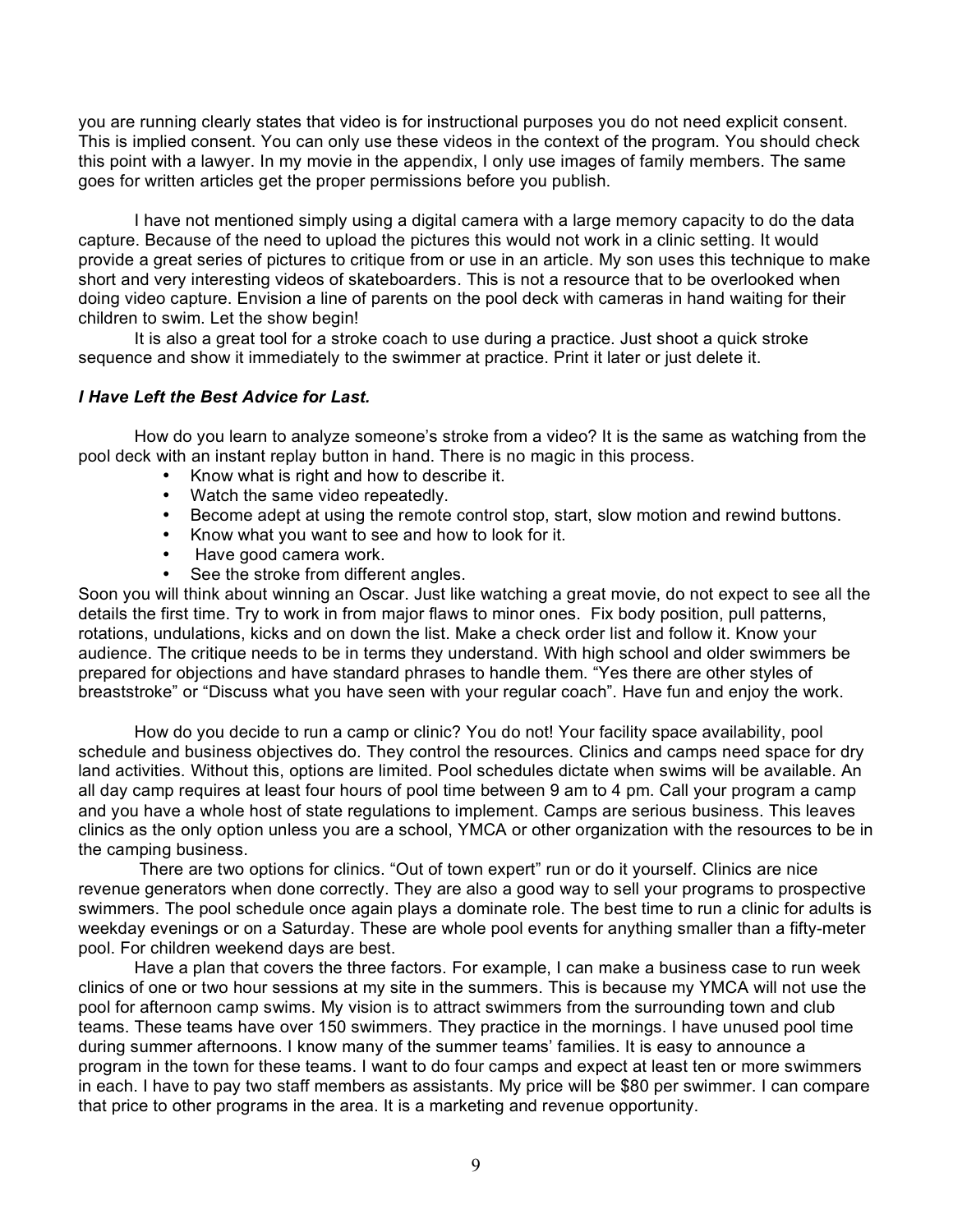Again this year I will look for "out of town expert" opportunities. These are not gold mines. Do not expect to get many USA team or large Masters practice group swimmers. Do expect that good high school, recreational or seasonal team swimmers will attend one clinic a year. "Out of town" experts may draw less repeat business each year in areas with small swimming populations. Try to find them other opportunities near by. They are spreading new ideas and need our help. "Out of town experts" have minimum fees so the events are not always profitable in dollars. They are long on visibility for your program and that is important. I view clinics as a service to the community. When swimming is a popular and successful sport in the area, I get my share of swimmers.

As coaches, we all have much to learn about using video analysis at practices. There is so much technology available at an affordable price even the smallest programs can use it. A picture can save a thousand words. You do not have to worry about the words being misunderstood or not coming out the way you wanted. Video will be an important part of our coaching future.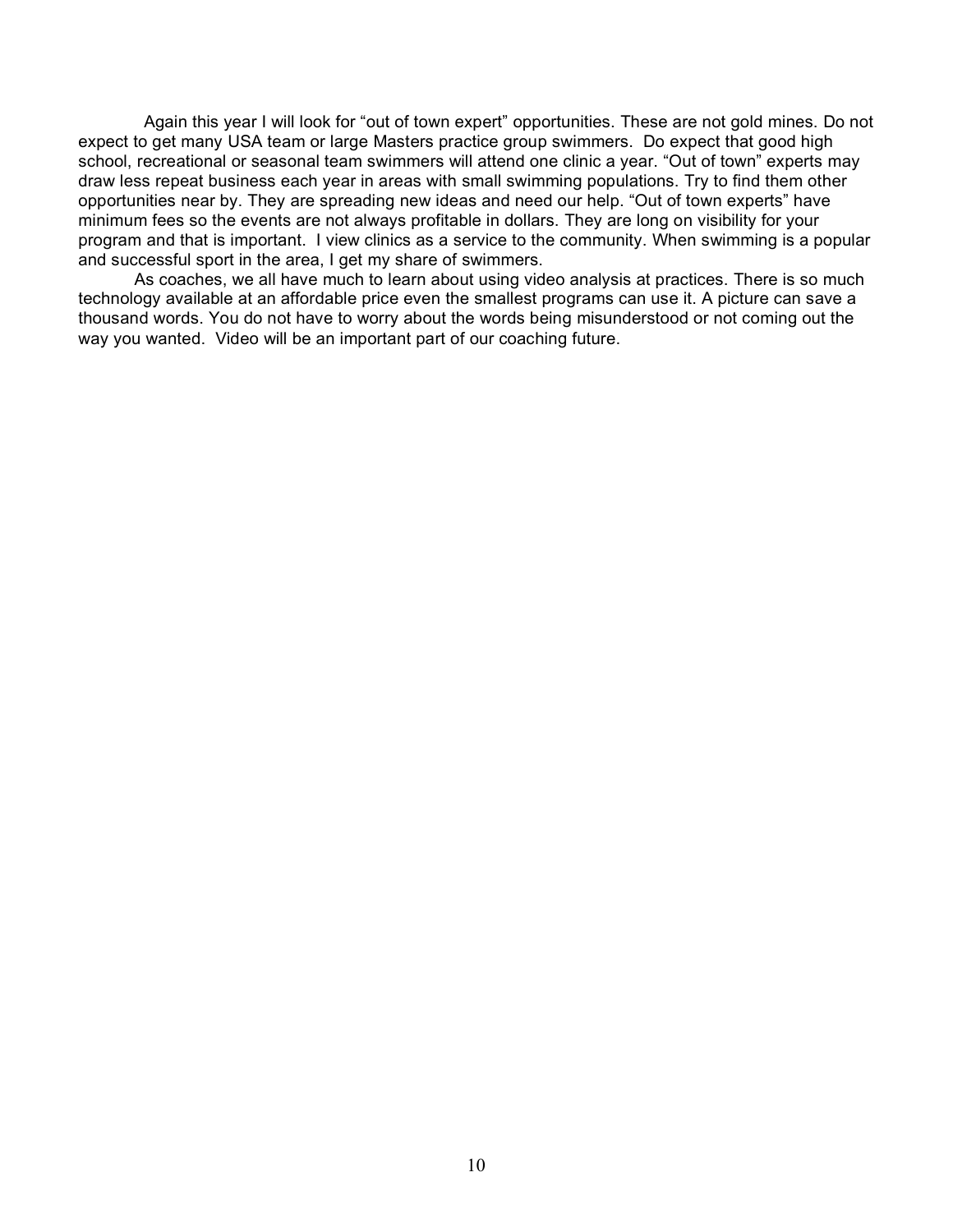## **Acknowledgements**

I have mentioned a number of individuals and a company whose product I use. I want to thank the individuals for all they taught me and for taking time to review this material. They have also kindly given me permission to use the pictures included in this article

**AQUACAM** at P.O. Box 852 Portsmouth, N.H. 03801 toll free: 1-800-SWIM888 Fax: 207-451-9286 International: 207-439-5458 sells packaged solutions with circuit board cameras and a video recorders or a digital video recorder. Greg Cronauer is the contact and is eager to explain his product and how to use it. The Aquacam picture is used with his permission.

**Karlyn Pipes-Neilsen and Eric Neilsen** at www.aquaticedge.org web site.77-6479 Kilohana St, Kailua-Kona, Hawaii 96740 (808) 331-1766 aquaticedge at hawaii.rr.com is the email address. The picture of Eric Neilsen is used with his permission.

**Technique Swim Camp** info at techswimcamp.com. Tel - (617) 484-0550 holds swim camps at Harvard and Northeaster Universities in Boston Massachusetts, Fax - (617) 507-4697, Harvard Head Coaches Tim Murphy and Stephanie Morawski, and Northeastern Head Coach Roy Coates are on deck daily and provide underwater stroke critique during the morning video sessions. The picture of Roy Coates is used with the permission of the Technique Swim Camp.

**Paul Bennett** Head Coach, WPI Swimming & Diving and Director of Aquatics 1-508-831-5625 pbennett at wpi.edu

**Brian Cameron** Head Coach, North Shore Sharks at the YMCA of the North Shore Beverly, Massachusetts. At 1-978-927-6855 x 136. The North Shore Sharks are one of New England's most successful YMCA teams.

**Marc Mandel** Executive Director of The Needham Channel 257 Chestnut Street Needham Massachusetts 02492. Email Needham.Channel at Verizon.net . Web site – Needhamchannel.org

# **About the author**



**Robert Boder** is the Aquatics Director for Competitive Programs at the Charles River YMCA in Needham, Massachusetts. As a Masters swimmer, he has achieved USA national top ten finishes in a number of events and numerous New England Masters Top Ten finishes in three age groups. *Training Alone During Your Pool's Lap Swim* on the US Masters Swimming web site and *Elbows high. How it really works for front quadrant freestyle technique* on the www.swimnews.ch web site are two

other articles he has written. His winter season only YMCA swim team has produced successful swimmers at both the district and regional levels. His email address is rboder (at) Comcast.net.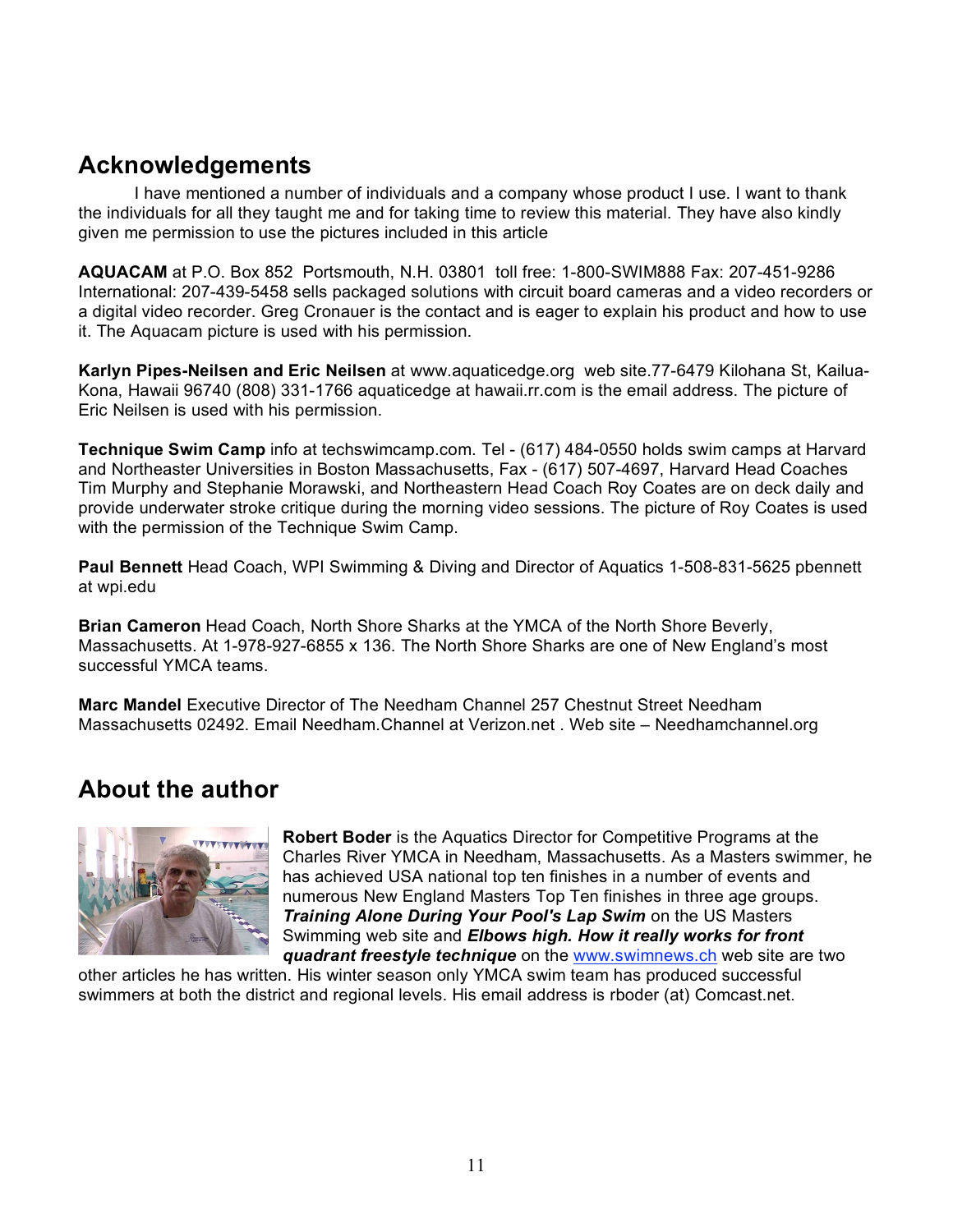# **Appendix A Sample Video**

This is my first attempt at movie making from a HANDYCAM DVD file. It will not win any prizes and is very short. After viewing it, you will be able to give me a good stroke critique. Click on the blue screen and the video will play. You can control the playing as if it was a DVD.



#### *This video and the below images may only be used within the context of this article.*

Below is a frame from the above video. You can now do your own analysis of what is wrong with my stroke at this point. Ideally, I would have better form and this would show my chin coming forward. I would not be coming so high out of the water. As I have completed taking a breath my face will be in the water as the arms continue forward for the recovery.



© Robert Boder

This is the frame of my arms entering the water. My head is down but there is still a minor problem.



© Robert Boder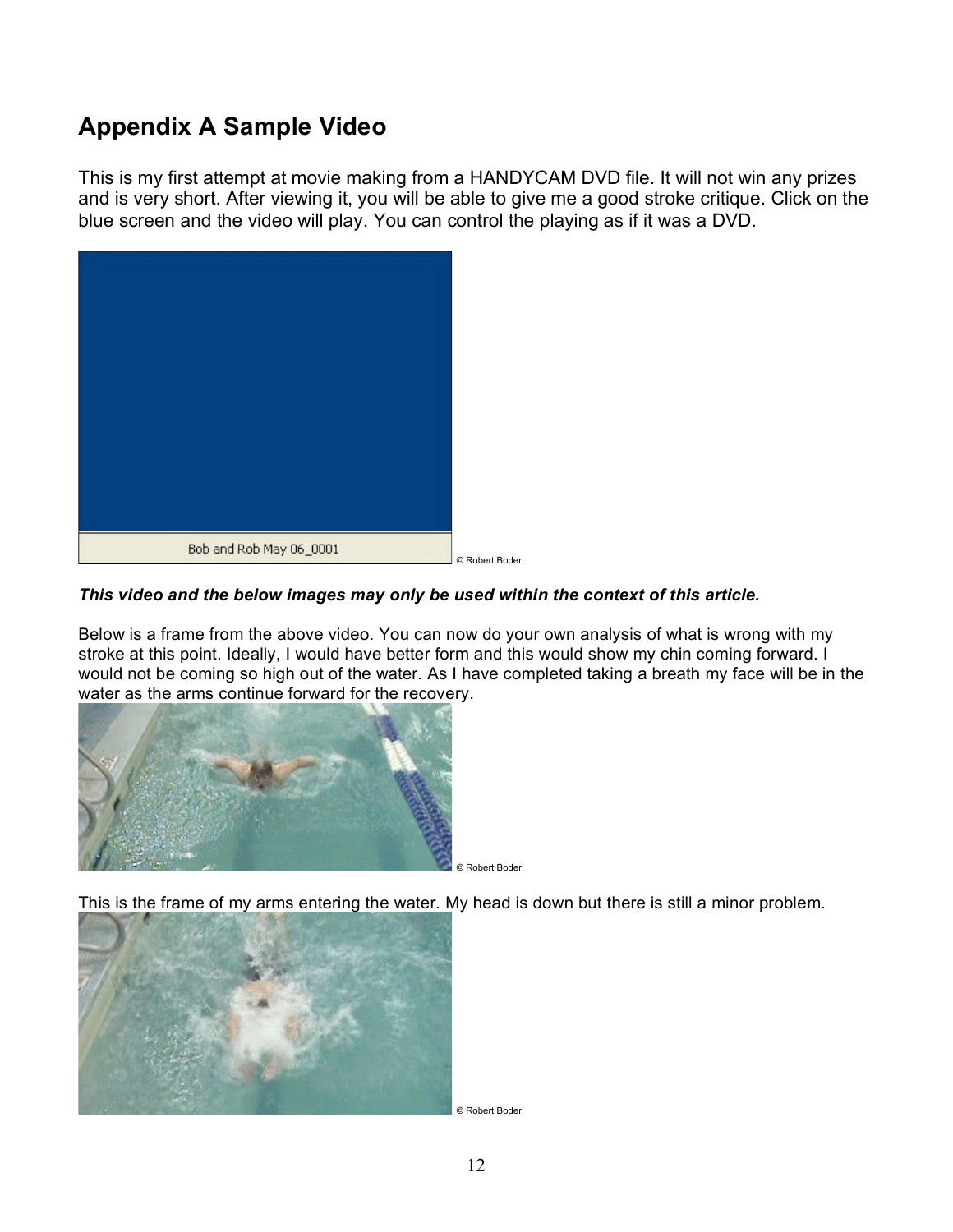## **Appendix B Agenda and timeline for my first clinic**

The agenda and time line of my first one-week clinic follows. This clinic was five days of 1-hour sessions. We had five swimmers of ages 10 to 11. All were experienced and successful YMCA competitors. Assisting me were two Needham high school team members. Both are technically good swimmers and work with the Charles River YMCA team throughout the year.

Session 1 was filming and stroke instruction in freestyle and backstroke. Session 2 was watching some backstroke video followed by video analysis of the session 1 swimming. After the analysis, the swimmers were back in the water to reinforce the critique comments. Sessions 3 and 4 were of the same format for the butterfly and breaststroke. We watched a butterfly video. Session 5 was for starts and turns.

Each swim and film day followed the same time line. First, we film two 25-yard swims of each of the day's strokes with both the above and under water camera running. This takes under 15 minutes. It is followed by 45 minutes of verbal stroke instruction, stroke drills and full stroke swims. The 45 minutes is evenly divided between the strokes. We do drills for body position, pull movements, and kick. After each area is addressed, we do full stroke swims. No drill or swim is for more than 50 yards. The final 15 minutes or what is left of our hour is devoted to under and surface filming of the day's strokes.

During the days of watching videos we only watch experts in one stroke a day. Backstroke and butterfly were selected because they do not always get the attention they need. Their complexities are better absorbed from video images. Video viewing was limited to 30 minutes. Ten minutes of this was watching the experts. This allowed 30 minutes of pool time and each swimmer receives some stroke reference material at the end of each video day.

In classes with more swimmers, the time to film would increase. Again using the concept of it needing only one complete stroke cycle to analyze, swimmers at spaced at a half of the pool interval. Film one lane and have them swim back in another.

Our first clinic went relatively smoothly. One hour a day to complete everything we would like to teach is difficult. Because of the YMCA pool schedule we were not be able to get more pool time per day. All the swimmers enrolled in this program are 12 or younger. Our goal was to make two corrections per stroke for each swimmer and get across the independent basics of head/body position, core control and streamlining. Four of the five swimmers will attend the one week Technique Swim Camp at Harvard later in the summer. I think we have prepared them for this experience. The fifth swimmer saw her strokes for the first time and did not like what she saw. She is a gifted athlete and returns to her summer team knowing what to focus on. I will also have her swim for me in the fall.

In future, clinics I will prepare a specific sequence of drills and full stroke swims to use on days one and three. With this will be a glossary of terms to use when doing the instruction. My two teenage assistants come from different age group programs. This will insure we stay on message and keep to our time schedule. Next year we will change the clinics to two strokes in five days and may go to two-hour sessions. We need more time to insure the younger swimmers understand the changes to make. An outline of the two-hour sessions with specific drill and lecture notes is being prepared. I also want the teenagers to do more of the basic overview verbal instruction. This will help them improve their own swimming and give them a sense of ownership in the program. We are also preparing a small handout covering the strokes, rules and a glossary to give to each attendee. It will contain a section to write notes and major stroke changes to make. Again, the assistants are part of the development process.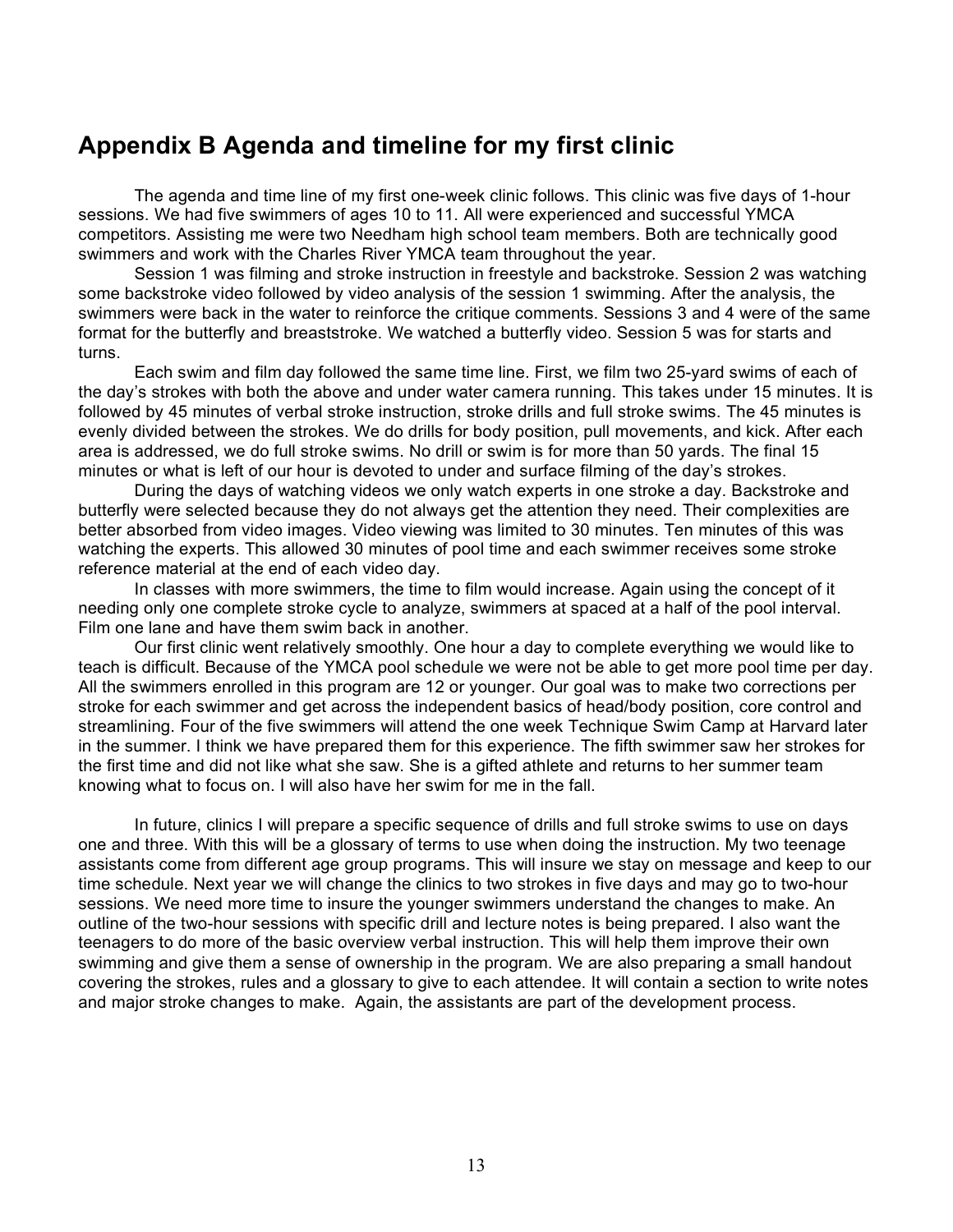# **Appendix C Needham Channel Information**

Here is information courtesy of the Needham Channel. First is the procedure to buy a copy of the Swimming Rules episode 2 covering competitive strokes and rules for age group swimmers. This is followed by a series of tips on camera work by Marc Mandel, the station's Executive Director.

If you would like a copy of any program seen on the Needham Channel, you can place your request by mailing us your request with **a blank VHS Cassette or DVD-R, a postage-paid, self-addressed envelope, a check for payment and your phone number**. We will phone to notify you that the program has been mailed. Our address is: **The Needham Channel**

#### **257 Chestnut Street, Floor 1 Needham, MA 02492**

Note: The Needham Channel is not responsible for items lost in the mail. If you prefer to have your tape sent certified or insured, please enclose the appropriate payment for those extra services.

Please note that all programs are copyrighted to their producers, the Needham Channel, and/or other licensing agencies. The tapes produced at the Needham Channel are intended for private home-use only. Additional duplication without permission of the Needham Channel is prohibited.

To have another public access station acquire a copy of the program, they should contact the Executive Director at the above address.

#### **Tech Tip: Focus!**

In today's day and age, many cameras come with auto focus. For those working with an "oldschool" camera, or those seeking more artistic shots, you'll need to focus your camera shots manually. The ring around the front of your lens is the focus ring. We use this ring to sharpen the subject of your shot. However, you can not always trust your eyes to tell you if a shot is in focus. Small viewfinders and LCD screens can confuse the eye into believing a shot is in focus when it is not. When your subject is stationary, the best thing to do is zoom all the way in (when focusing on a person I like to zoom into their eyes) and adjust the focus ring, until you get a sharp image.



Then you can zoom out to get your shot. You will remain in focus unless you change the distance between the camera and your subject. If your subject is on the move, the wider your shot is, the more "in focus" it will look. Either way it takes a lot of *focus* to maintain a sharp picture. Sorry. I couldn't help myself there...

#### **Tech Tip: The Human Tripod**

You are out on a shoot, start setting up, and realize you forgot the tripod. Shame on you! Actually, it happens all the time. There are a few things that can be done to help provide a steady usable shot. First off, take advantage of your mobility. Do not zoom in unless you have to. The closer you zoom in, the shakier your shot looks. Move closer to your subject when you need a close-up. Next, stand with your feet shoulder width apart, and your knees slightly bent. Don't bend them too much, or it becomes an exercise in strength. Just keep them bent enough so they are not "locked".



Finally, keep your arms close to your body. If you are carrying a small camcorder, try to keep your elbow touching your side. If you have a large camera, use your other arm to brace your elbow across your stomach. Keep these tips in mind, and you will become "The Human Tripod".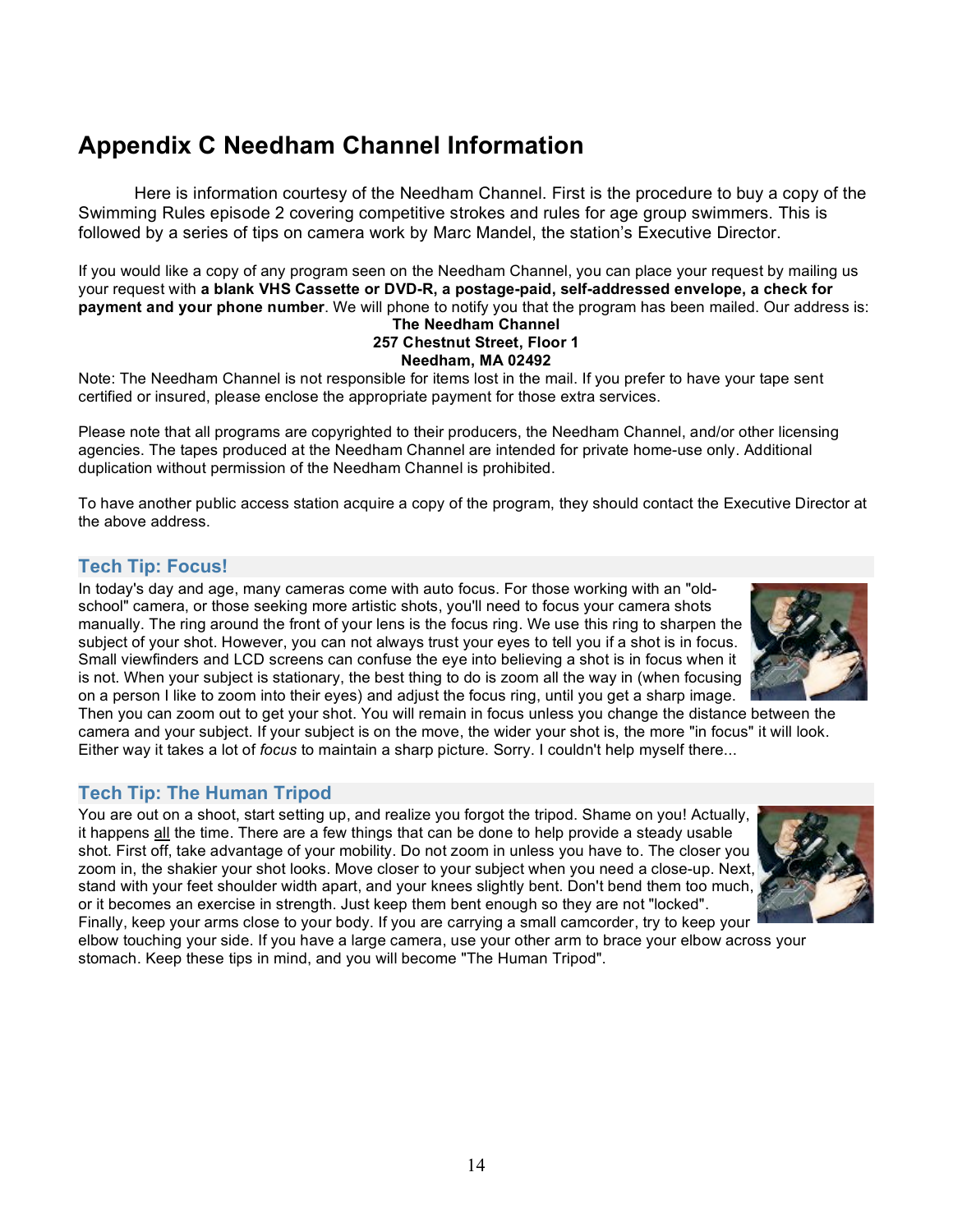# **Appendix D Sample Agenda for 1/week 2hr/day Clinics**

#### **Two Hour per Day Clinic Agenda Long Axis Strokes**

|  | Day 1 Freestyle                                                                                                                                                                            |                                                                            | Time             |  |
|--|--------------------------------------------------------------------------------------------------------------------------------------------------------------------------------------------|----------------------------------------------------------------------------|------------------|--|
|  | Greeting and overview                                                                                                                                                                      |                                                                            | 5 min            |  |
|  | Welcome                                                                                                                                                                                    |                                                                            |                  |  |
|  | Introduce staff                                                                                                                                                                            |                                                                            |                  |  |
|  | Objective                                                                                                                                                                                  |                                                                            |                  |  |
|  |                                                                                                                                                                                            | Improve your strokes                                                       |                  |  |
|  |                                                                                                                                                                                            | Go away with two changes to work on                                        |                  |  |
|  |                                                                                                                                                                                            | Have some fun while learning                                               |                  |  |
|  | What we teach                                                                                                                                                                              |                                                                            | $10 \text{ min}$ |  |
|  |                                                                                                                                                                                            | Body Balance and streamline                                                |                  |  |
|  |                                                                                                                                                                                            | Kick and core rotation                                                     |                  |  |
|  |                                                                                                                                                                                            | <b>Pull Pattern</b>                                                        |                  |  |
|  |                                                                                                                                                                                            | Full stroke                                                                |                  |  |
|  |                                                                                                                                                                                            | Fast with form                                                             |                  |  |
|  | Stroke and Drill Demo                                                                                                                                                                      |                                                                            | 5 min            |  |
|  |                                                                                                                                                                                            | <b>Body Balance</b>                                                        |                  |  |
|  |                                                                                                                                                                                            | Kick and core rotation<br><b>Pull Pattern</b>                              |                  |  |
|  |                                                                                                                                                                                            |                                                                            |                  |  |
|  | <b>Drills</b>                                                                                                                                                                              | Full stroke                                                                | 30 min           |  |
|  |                                                                                                                                                                                            | Balance and body position - float                                          |                  |  |
|  |                                                                                                                                                                                            | Body position and kick                                                     |                  |  |
|  | Vertical kick                                                                                                                                                                              |                                                                            |                  |  |
|  | Pull Pattern                                                                                                                                                                               |                                                                            |                  |  |
|  |                                                                                                                                                                                            |                                                                            |                  |  |
|  | Standing drill – bend over in waist deep water hand, wrist & elbow enter through one hole<br>in the water. Next, make this a moving drill. Fingers enter in front of shoulder. Anchor hand |                                                                            |                  |  |
|  |                                                                                                                                                                                            | and walk past hand. Keep elbow high.                                       |                  |  |
|  |                                                                                                                                                                                            | Face up and face down - Full extension of arm & Hands in front of shoulder |                  |  |
|  |                                                                                                                                                                                            | Stroke counting during swims                                               |                  |  |
|  | <b>Break</b>                                                                                                                                                                               |                                                                            | $10 \text{ min}$ |  |
|  |                                                                                                                                                                                            | Lecture on Motivation and goal setting                                     | 10 min           |  |
|  | <b>Full Stroke Swims</b>                                                                                                                                                                   |                                                                            | 20 min           |  |
|  |                                                                                                                                                                                            | Focus points - body and head position                                      |                  |  |
|  |                                                                                                                                                                                            | Core rotation                                                              |                  |  |
|  |                                                                                                                                                                                            | Arm and hand entry                                                         |                  |  |
|  |                                                                                                                                                                                            | Elbows high                                                                |                  |  |
|  | Video                                                                                                                                                                                      |                                                                            | 20 min           |  |
|  | Wrap up                                                                                                                                                                                    |                                                                            | $10 \text{ min}$ |  |
|  | Day 2 Freestyle                                                                                                                                                                            |                                                                            |                  |  |
|  | Watch DVD                                                                                                                                                                                  |                                                                            | 15 min           |  |
|  | Watch Clinic Video                                                                                                                                                                         |                                                                            | 15 min           |  |
|  |                                                                                                                                                                                            | Instructor takes notes on each swimmer                                     |                  |  |
|  |                                                                                                                                                                                            | Review what each swimmer must work on                                      | 5 min            |  |
|  | <b>Drills</b>                                                                                                                                                                              |                                                                            | 25 min           |  |
|  | <b>Full Swims</b>                                                                                                                                                                          |                                                                            | 20 min           |  |
|  | <b>Break</b>                                                                                                                                                                               |                                                                            | $10 \text{ min}$ |  |
|  | Fast Swims plus critique                                                                                                                                                                   |                                                                            | 20 min           |  |
|  | Wrap up                                                                                                                                                                                    |                                                                            | 10 min           |  |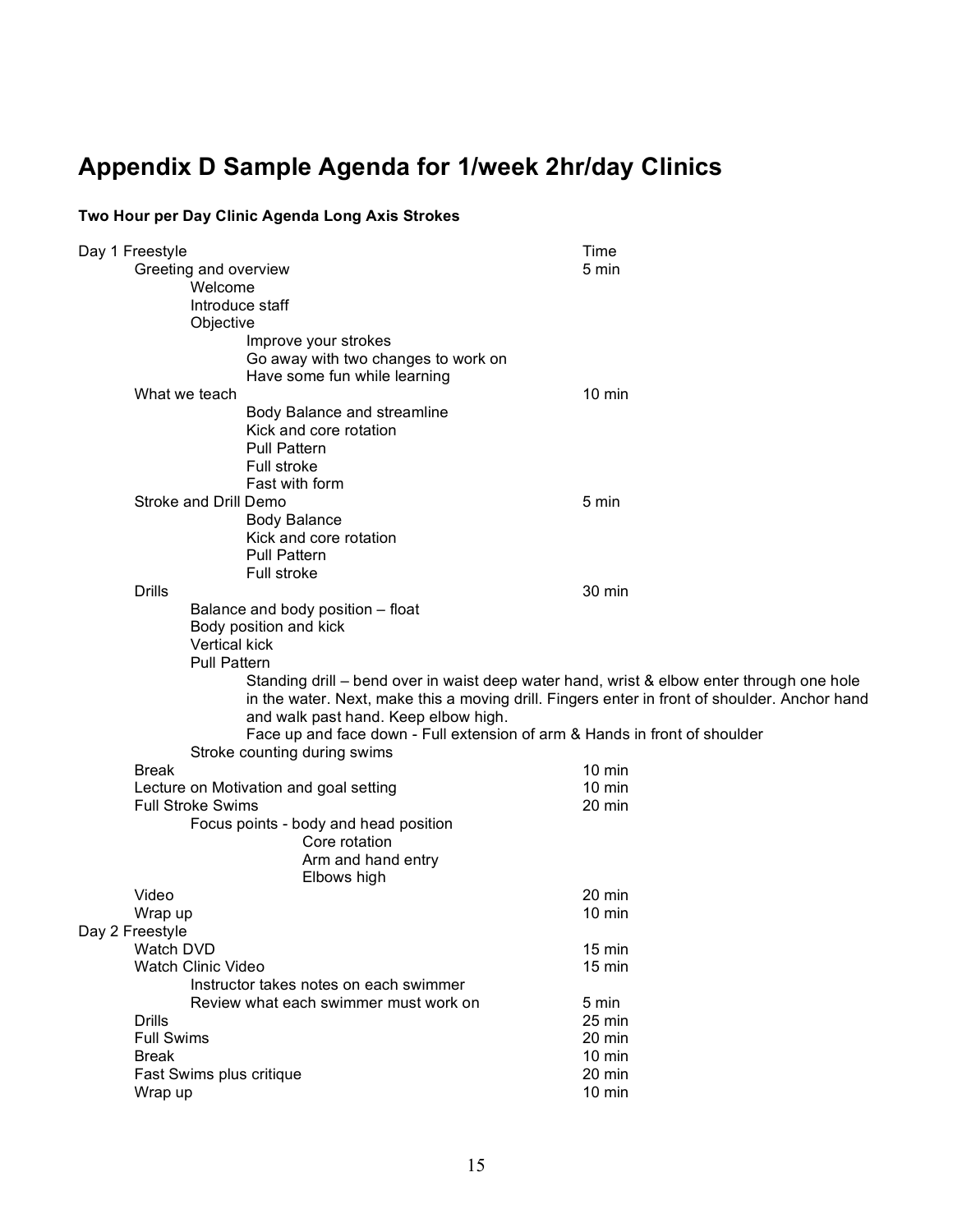|                     | Day 3 Back stroke     |                                                                                 | Time             |
|---------------------|-----------------------|---------------------------------------------------------------------------------|------------------|
|                     | What we teach         |                                                                                 | $10 \text{ min}$ |
|                     |                       | <b>Body Balance</b><br>Kick and core rotation                                   |                  |
|                     |                       | <b>Pull Pattern</b>                                                             |                  |
|                     |                       | <b>Full stroke</b>                                                              |                  |
|                     |                       | Fast with form                                                                  |                  |
|                     | <b>Body Balance</b>   | Stroke and Drill Demo                                                           | 5 min            |
|                     |                       | Kick and core rotation                                                          |                  |
|                     |                       | <b>Pull Pattern</b>                                                             |                  |
|                     |                       | Full stroke                                                                     |                  |
|                     | <b>Drills</b>         |                                                                                 | 30 min           |
|                     |                       | Kick and rotation                                                               |                  |
|                     |                       | One arm backstroke alternate arms                                               |                  |
|                     |                       | Goggles on face                                                                 |                  |
|                     | Break                 |                                                                                 | $10 \text{ min}$ |
|                     |                       | Lecture Proper diet, rest and taper                                             | 10 min           |
|                     |                       | <b>Full Stroke Swims</b>                                                        | 20 min           |
|                     | Video                 |                                                                                 | 20 min           |
|                     | Wrap up               |                                                                                 | $10 \text{ min}$ |
|                     | Day 4 Backstroke      |                                                                                 |                  |
|                     | Watch DVD             |                                                                                 | $15 \text{ min}$ |
|                     |                       | <b>Watch Clinic Video</b>                                                       | $15 \text{ min}$ |
|                     |                       | Instructor takes notes on each swimmer<br>Review what each swimmer must work on | 5 min            |
|                     | <b>Drills</b>         |                                                                                 | 20 min           |
|                     |                       | Repeat day 3 Full Swims                                                         | 20 min           |
|                     | Break                 |                                                                                 | $10 \text{ min}$ |
|                     |                       | Fast Swims plus critique                                                        | 20 min           |
|                     | Wrap up               |                                                                                 | $10 \text{ min}$ |
|                     |                       |                                                                                 |                  |
|                     |                       | Two Hour per Day Clinic Agenda Short Axis strokes                               |                  |
| Day 1 Butterfly     |                       |                                                                                 | Time             |
|                     |                       | Greeting and overview                                                           | 5 min            |
|                     |                       | Welcome                                                                         |                  |
|                     |                       | Introduce staff                                                                 |                  |
|                     |                       | Objective                                                                       |                  |
|                     |                       | Improve your strokes                                                            |                  |
|                     |                       | Go away with two changes to work on                                             |                  |
|                     |                       | Have some fun while learning                                                    |                  |
|                     | What we teach         |                                                                                 | $10 \text{ min}$ |
|                     |                       | <b>Body Balance</b>                                                             |                  |
|                     |                       | Kick and core rotation<br><b>Pull Pattern</b>                                   |                  |
|                     |                       | <b>Full stroke</b>                                                              |                  |
|                     |                       | Fast with form                                                                  |                  |
|                     | Stroke and Drill Demo |                                                                                 | 5 min            |
| <b>Body Balance</b> |                       |                                                                                 |                  |
|                     |                       | Kick and core rotation                                                          |                  |
|                     |                       | <b>Pull Pattern</b>                                                             |                  |
|                     |                       | <b>Full stroke</b>                                                              |                  |
|                     | <b>Drills</b>         |                                                                                 | 30 min           |
|                     |                       | Hips up and down undulation movement                                            |                  |
|                     |                       | Kicking on front, back and side                                                 |                  |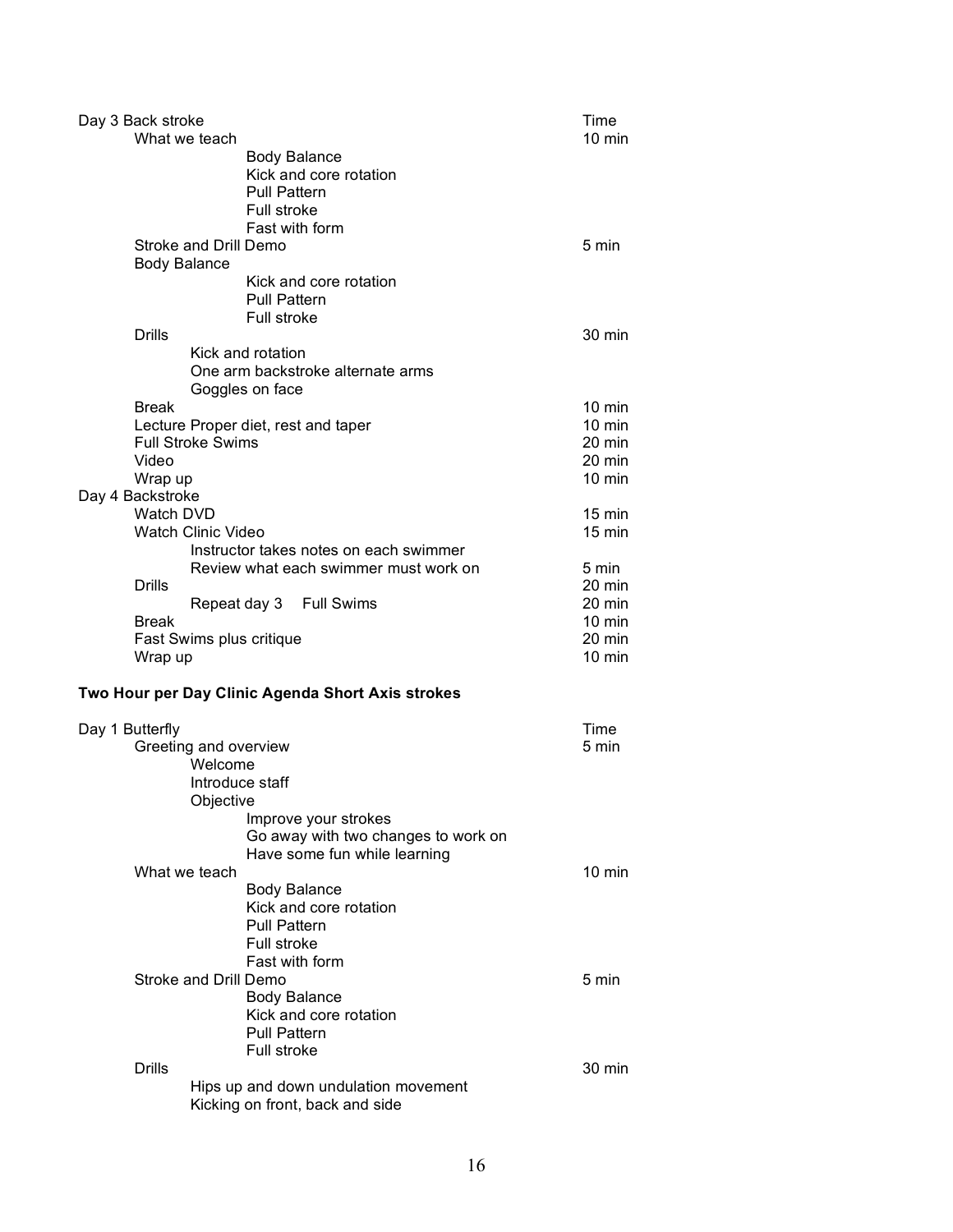| Vertical kicking                              |                  |
|-----------------------------------------------|------------------|
| One arm butterfly                             |                  |
| <b>Break</b>                                  | $10 \text{ min}$ |
| Lecture on Motivation and goal setting        | $10 \text{ min}$ |
| One arm and Full Stroke Swims                 | 20 min           |
| Video                                         | 20 min           |
| Wrap up                                       | $10 \text{ min}$ |
| Day 2 Butterfly                               | Time             |
| Watch DVD                                     | $15 \text{ min}$ |
| <b>Watch Clinic Video</b>                     | $15 \text{ min}$ |
| Instructor takes notes on each swimmer        |                  |
| Review what each swimmer must work on         | 5 min            |
| <b>Drills</b>                                 | 20 min           |
| <b>Full Swims</b>                             | 20 min           |
| <b>Break</b>                                  | $10$ min         |
| Fast Swims plus critique                      | 20 min           |
| Wrap up                                       | $10 \text{ min}$ |
| Day 3 Breaststroke                            | Time             |
| What we teach                                 | $10 \text{ min}$ |
| <b>Body Balance</b>                           |                  |
| Kick and core rotation                        |                  |
| <b>Pull Pattern</b>                           |                  |
| <b>Full stroke</b>                            |                  |
| Fast with form                                |                  |
| Stroke and Drill Demo                         | 5 min            |
| <b>Body Balance</b>                           |                  |
| Kick and core rotation                        |                  |
| <b>Pull Pattern</b>                           |                  |
| <b>Full stroke</b>                            |                  |
| <b>Drills</b>                                 | 30 min           |
| Kick with noodle between legs<br>Kick on back |                  |
| Double kick to one arm stroke                 |                  |
| Hand paddle scull                             |                  |
| Arms and fly kick                             |                  |
| <b>Break</b>                                  | $10 \text{ min}$ |
| Lecture on proper diet, rest and taper        | $20 \text{ min}$ |
| <b>Full Stroke Swims</b>                      | 30 min           |
| Video                                         | 20 min           |
| Wrap up                                       | 10 min           |
| Day 4 Breaststroke                            | Time             |
| Watch DVD                                     | $15 \text{ min}$ |
| <b>Watch Clinic Video</b>                     | $15 \text{ min}$ |
| Instructor takes notes on each swimmer        |                  |
| Review what each swimmer must work on         | 5 min            |
| <b>Drills</b>                                 | 20 min           |
| <b>Full Swims</b>                             | 20 min           |
| <b>Break</b>                                  | $10 \text{ min}$ |
| Fast Swims plus critique                      | 25 min           |
| Wrap up                                       | $10 \text{ min}$ |
| Day 5 All clinics                             | Time             |
| Set pool up as 4 lanes                        |                  |
| Turn general lecture                          | $10 \text{ min}$ |
| Rules for clinic strokes                      |                  |
| Stroke specific techniques                    |                  |
| Stroke 1 turn specifics and practice          | $15 \text{ min}$ |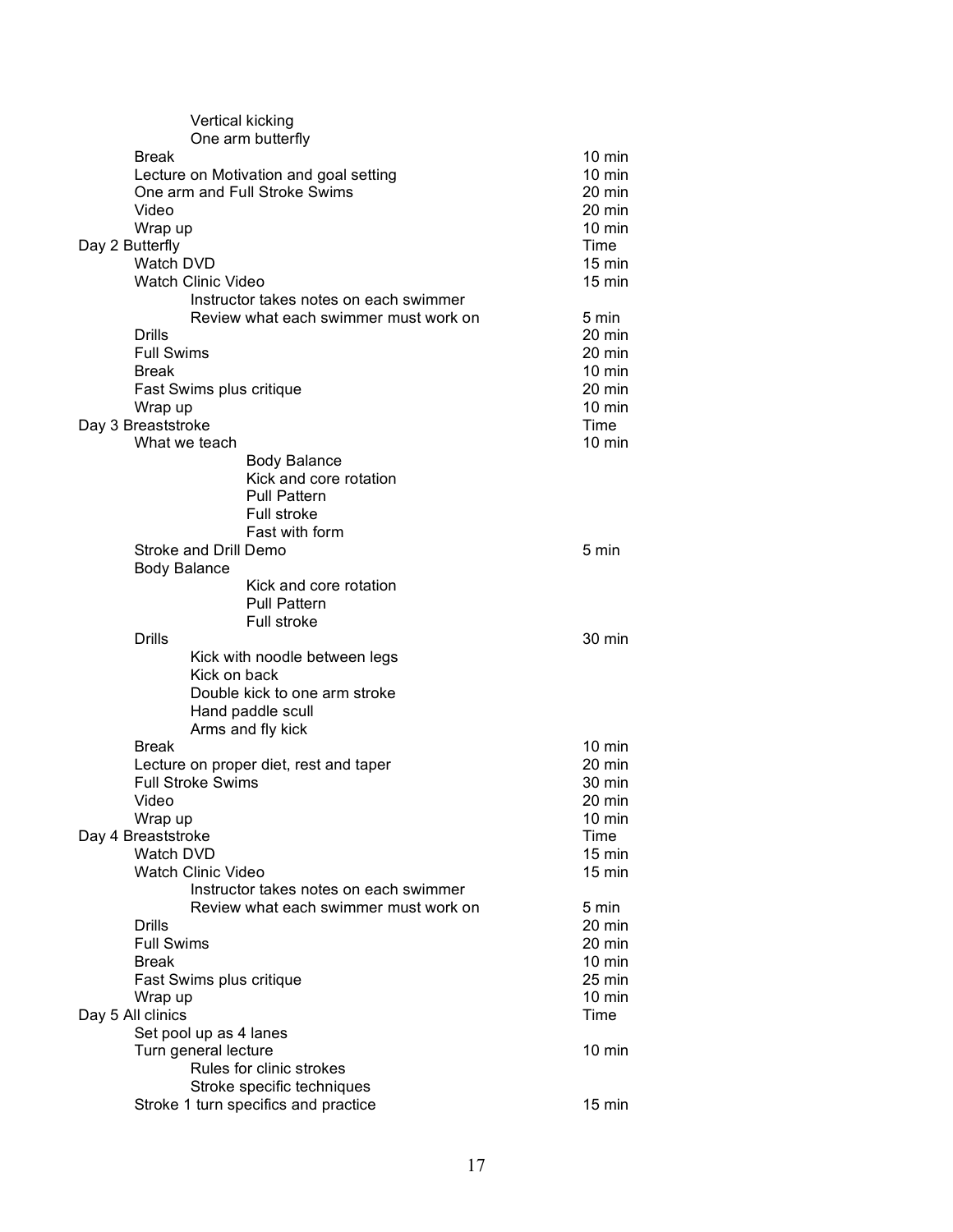| Free and back – flips                                            |                  |
|------------------------------------------------------------------|------------------|
| Breaststroke - pullouts                                          |                  |
| Stroke 2 turn specifics and practice                             | $10 \text{ min}$ |
| Back – roll and flip                                             |                  |
| <b>Butterfly</b>                                                 |                  |
| IM turns specifics and practice                                  | $10 \text{ min}$ |
| <b>Break</b>                                                     | $10 \text{ min}$ |
| <b>Starts</b>                                                    | $15 \text{ min}$ |
| Lecture Race strategies                                          | $10 \text{ min}$ |
| Stroke review                                                    | 5 min            |
| <b>Drills</b>                                                    | $10 \text{ min}$ |
| Full stroke swims – two strokes                                  | $10 \text{ min}$ |
| Two focus areas – students describe before swims                 |                  |
| Fun stuff                                                        | $15 \text{ min}$ |
| Relay races                                                      |                  |
| Starts long underwater kicking against come up and swim contests |                  |

An optional drill is to remove lane lines and do turns across the pool. For a four-lane pool, place a lane line in the center. Push off before turn must go under the lane line before swimming. Push off after turn must go under lane line. For older kids, place the lane line between lanes 3 and 4 to extend the after turn underwater push off and kick before swimming. I expect a lane line in the center of a 6 lane pool would work for older swimmers.

To assist swimmers to flip at the correct distance from the wall put a movable marker on the bottom and adjust its position as swimmers execute turns. I use a yellow hand paddle with a weight tied to it. It quickly helps young swimmer avoid turning too close to the wall.

I recommend using GoSwim's All Strokes DVD of Kaitlin Sandeno and Erik Vendt if you plan to show examples of championship form. It has great shots with just the right amount of talk so you can interject your comments. This is especially good for younger swimmers. It is easy to navigate to whatever stroke you want to show.

#### Handout material

I have handout material that I will use in my youth clinics. I am happy to share this with any individual or organization that would like to use is on three conditions.

- 1. I am given credit as the author.
- 2. It will not be sold.
- 3. Suggestions for changes will be sent to me for incorporation. I will give credit to anyone making a major suggestion if I use the material.

Contact me at the following email address: rboder -at- Comcast.net if you want a copy.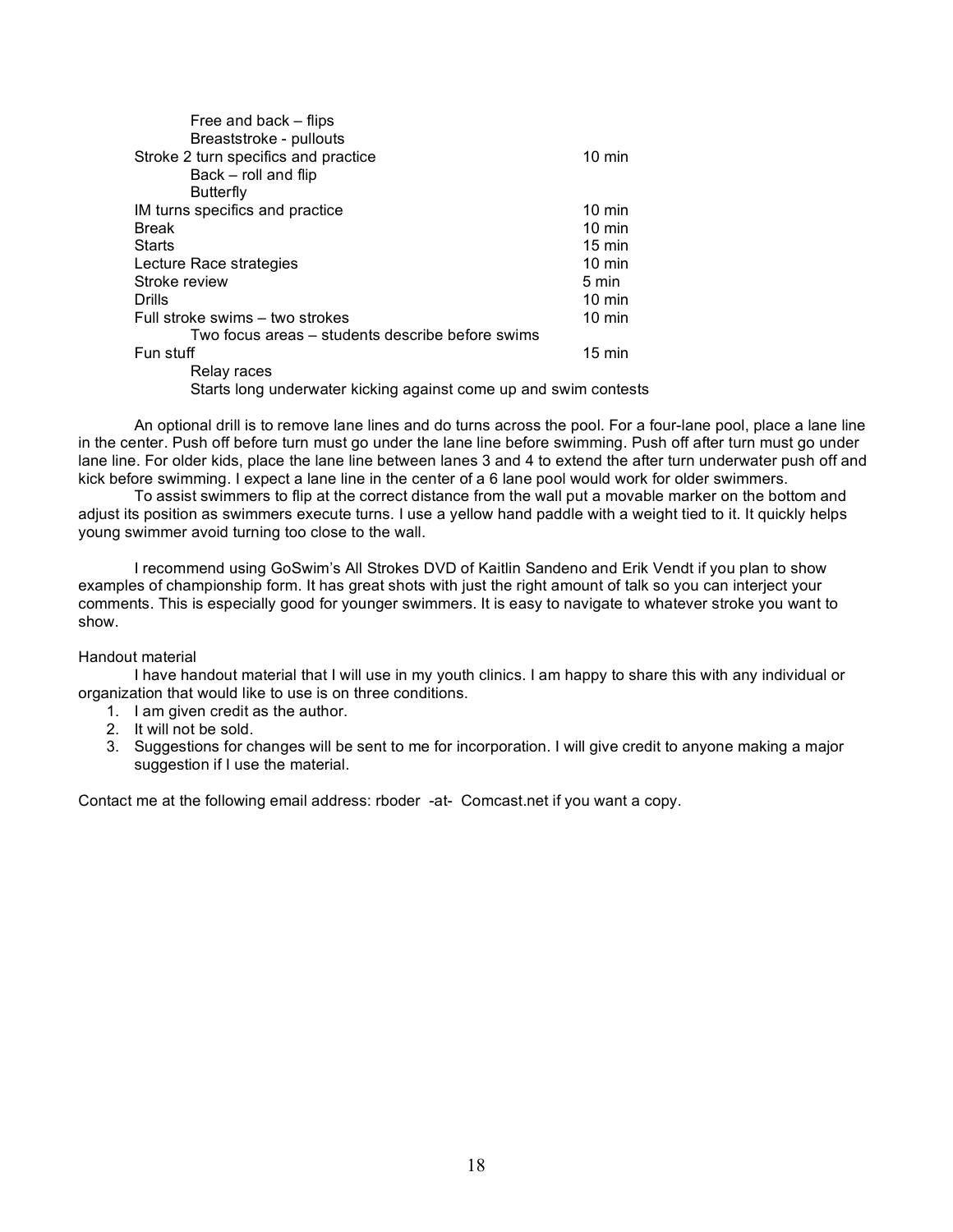## **Appendix E Thoughts for Masters Programs**

This section is to propose some programming ideas that would appeal to Masters Swimmers. First, I have made some assumptions that may or may not be true. They are:

- Swimmers in practice groups coached by college level coaches have little or no interest in technique clinics.
- There are a significant number of master's swimmers in no formal training program. They would benefit from this type of coaching help.
- Access to a clinic must be easy in terms of location, time and cost.

These are big hurdles to jump. So what should we do? Make programs that appeal to the impulse or convenience consumer. For example:

- Shot and finalize videos as the North Shore YMCA does with comments by a respected coach. This could include both surface and underwater video. Produce a DVD for each swimmer to take home and study.
- Set up an NEM clinic team for small practice groups or be an additional resource to help conduct programs for larger groups. Have more than one lane with cameras or skilled analyst.
- Set up a program at meets. Have a lane to do video. Offer to shoot and finalize a DVD to take home. Shoot the warm ups in a specific lane and replay the video during a meet. Our meets need to kick the excitement up a notch. This may help.

Set up a program for triathlon participants. Improving their swimming skills is the best thing the majority can do. We have the skills and facilities to help these people. It is a marketing opportunity for our club.

Form partnerships with organizations that can provide pool time. We need ease of access and convenient times. They need programs to draw more swimmers and fill under used pool time.

Add a presentation on the value of a Masters membership to the clinic agenda.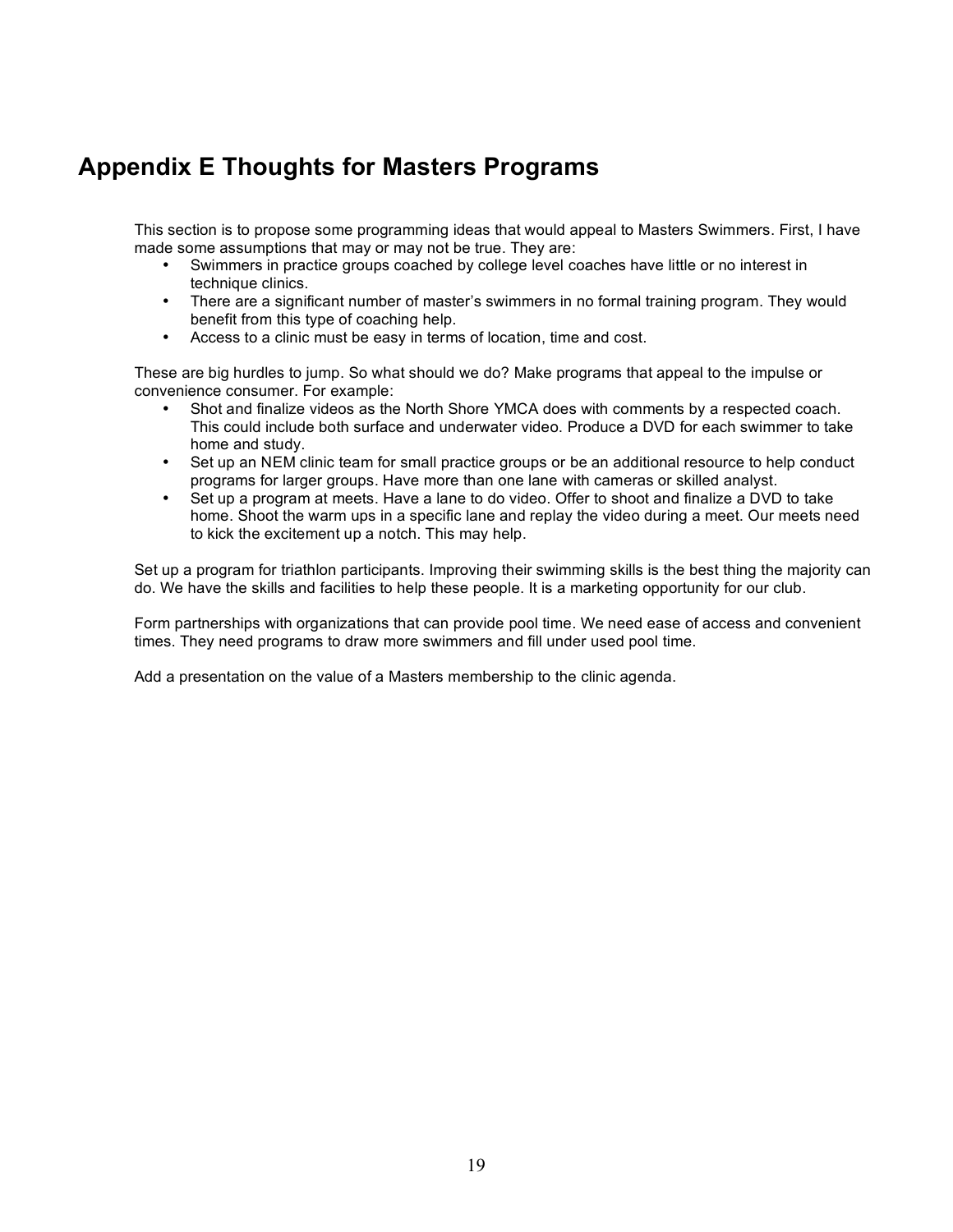### **Appendix F Material not yet incorporated into the paper.**

This includes ideas and concepts I have developed after the primary material was written.

A reply to Bill Ewan, a Masters swimmer and coach in Rhode Island, on an email Dec 27, 2007. We are working on a project for the New England Masters.

I used both the underwater and above water cameras with the high school swim team on Weds. Night (Dec 27, 2006) There were just under 20 swimmers. We got through 3 sets of 25 yard swims of each stroke in under a half hour. Then we started to review the images. The high school coach went through the underwater video analysis in a half hour. We only had an hour of pool time. Getting the kids in and started took about 15 minutes. This is not a highly motivated team by any means. There are always a few late ones. By time we got them upstairs to watch video another 10 minutes went by. Bottom line is for 1/2 hr of video if you have both above and below water images to analyze you need 1 hour of time. My son felt we really need 1 swim of each stroke not 3. The 3 were good from my standpoint because I didn't start with a fresh DVD so I didn't have all the swims on 1 DVD. The VHS underwater images were a little harder to work with since we didn't have a remote control on the TV. The kids and the team coach really enjoyed the experience. This reinforced some of my ideas on sessions. First you really need a minimum of 2 hours to do anything more that just collect data. The data has to be on a media that you can stop/start, slow motion and freeze frame. Finally leaving the videos with the coach is important. For our sessions we should have at least 2 DVD recorders if possible. VHS is less desirable. The real answer to doing this on a frequent basis is to have a DVR (TVIO like recorder) especially if the recorder can produce DVD output of the session, so the coach can work with it over time.

This way you can record and play back on the pool deck at the same time. This is a technology I may get for my team. I have to do my homework on what is available in the market place.

As a coach I have a hard time setting up staged sessions to do this stuff. Much of that is the limited space environment I operate in. It would be nice to have on deck at all times the equipment to collect images of every practice and call out swimmers to review specific faults. For me it is easier to get qualified assistant coaches than it is to find space and setup team sessions. An assistant coach or myself one on one with a swimmer will lead to faster stroke corrections! I think this is the real key to future success with this technology for smaller programs such as YMCAs and Masters. Throw away the data you don't need. Use what you do need on an immediate basis. We now live in a visual world and the equipment to record it is inexpensive. We need to figure out how to do this. This is the next real opportunity to advance coaching.

As I think about what you said when we met. This immediate use message is the most powerful contribution to swimming we can make. I think this should be the base of what we say to the workout groups and try to develop. With what technology is available, even the smallest teams can collect and analyze data in any and every setting they think is appropriate. The cheapest way to go is find a family(s) with a camera and a TVIO and bring them to a practice or two.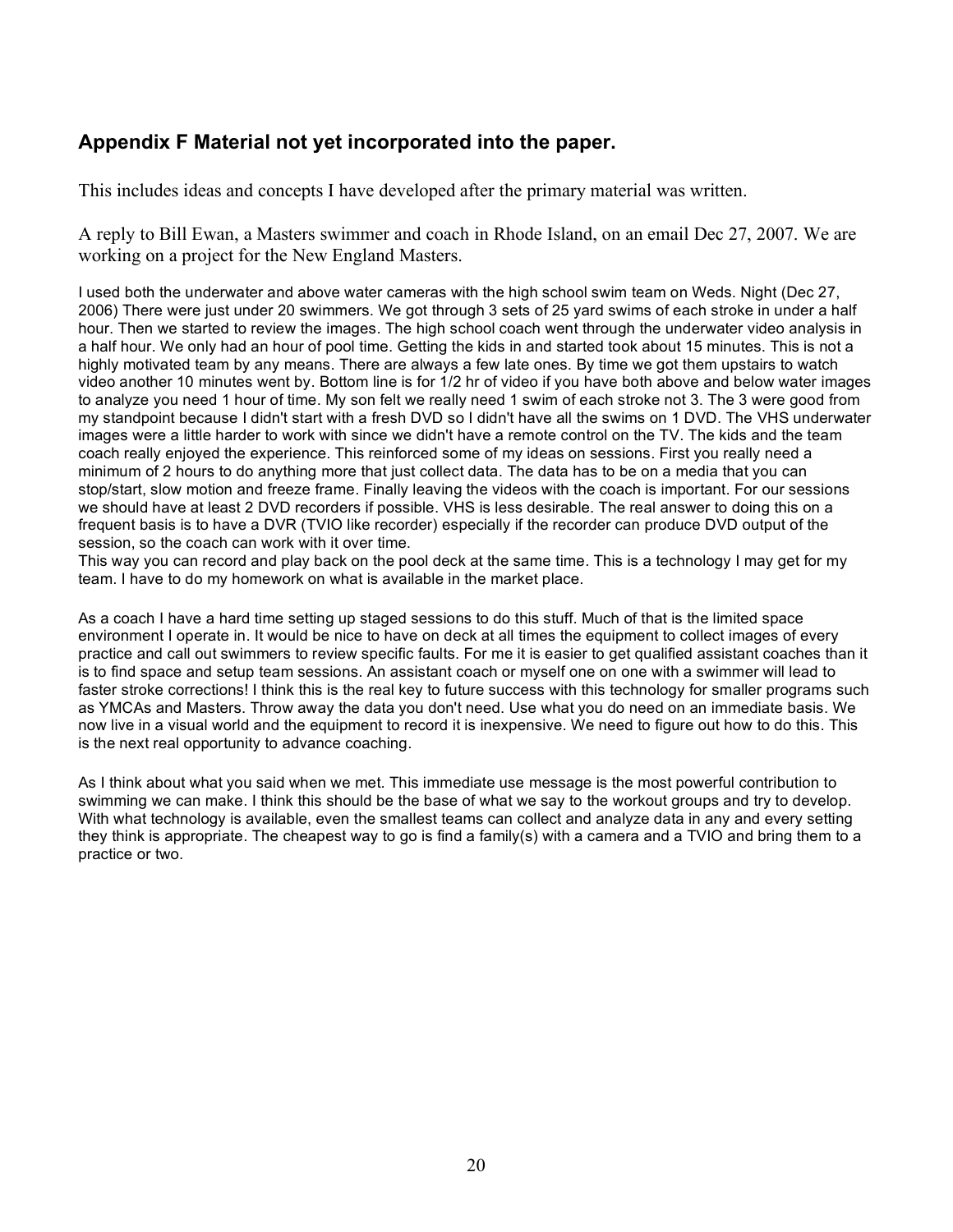### **Two Hour per Day Clinic Agenda for a Single Stroke**

| Freestyle                   |                                                                                               | Time              |  |  |
|-----------------------------|-----------------------------------------------------------------------------------------------|-------------------|--|--|
| Greeting and overview       |                                                                                               | 5 min             |  |  |
| Welcome                     |                                                                                               |                   |  |  |
|                             | Introduce staff                                                                               |                   |  |  |
| Objective                   |                                                                                               |                   |  |  |
|                             | Improve your strokes                                                                          |                   |  |  |
|                             | Introduce using video techniques                                                              |                   |  |  |
|                             | Go away with two changes to work on                                                           |                   |  |  |
|                             | What we teach                                                                                 |                   |  |  |
|                             | Body Balance and streamline                                                                   |                   |  |  |
|                             | Kick and core rotation                                                                        |                   |  |  |
|                             | <b>Pull Pattern</b>                                                                           |                   |  |  |
|                             | Full stroke                                                                                   |                   |  |  |
|                             | Fast with form                                                                                |                   |  |  |
|                             | Shoot video of each swimmer                                                                   | 10 minutes        |  |  |
| Analyze each swimmer        |                                                                                               | $20 - 30$ minutes |  |  |
|                             | point out what to work on swimmer needs to keep track of flaws                                |                   |  |  |
|                             | Only point out flaws and keep track of flaws by swimmer. Use this to determine demo and       |                   |  |  |
|                             | drill agenda.                                                                                 |                   |  |  |
|                             | Group agreement on what to work on?<br>Stroke and Drill Demo or show DVD                      | 5 min             |  |  |
|                             | <b>Body Balance</b>                                                                           |                   |  |  |
|                             | Kick and core rotation                                                                        |                   |  |  |
|                             | <b>Pull Pattern</b>                                                                           |                   |  |  |
|                             | Full stroke                                                                                   |                   |  |  |
| <b>Break</b>                |                                                                                               | 5 min             |  |  |
| <b>Drills</b>               |                                                                                               | 30 min            |  |  |
|                             |                                                                                               |                   |  |  |
|                             | Mention individual swimmers and have them try the correction in each of these areas.          |                   |  |  |
|                             | Balance and body position - float                                                             |                   |  |  |
|                             | Body position and kick                                                                        |                   |  |  |
|                             | Body position and breathing                                                                   |                   |  |  |
| <b>Pull Pattern</b>         |                                                                                               |                   |  |  |
|                             | Standing drill – bend over in waist deep water hand, wrist & elbow enter through one hole     |                   |  |  |
|                             | in the water. Next, make this a moving drill. Fingers enter in front of shoulder. Anchor hand |                   |  |  |
|                             | and walk past hand. Keep elbow high.                                                          |                   |  |  |
|                             | Face up and face down - Full extension of arm & Hands in front of shoulder                    |                   |  |  |
|                             | Stroke counting during swims                                                                  |                   |  |  |
| <b>Full Stroke Swims</b>    |                                                                                               | 10 min            |  |  |
|                             | Focus points - body and head position                                                         |                   |  |  |
|                             | Core rotation                                                                                 |                   |  |  |
|                             | Arm and hand entry                                                                            |                   |  |  |
| Video to leave with coach   | Elbows high                                                                                   | 20 min            |  |  |
|                             | above water DVD-R finalized for showing                                                       |                   |  |  |
|                             |                                                                                               | $10 \text{ min}$  |  |  |
| Wrap up                     |                                                                                               |                   |  |  |
| Material to send in advance |                                                                                               |                   |  |  |
| Agenda                      |                                                                                               |                   |  |  |
| Video primer                |                                                                                               |                   |  |  |
|                             |                                                                                               |                   |  |  |